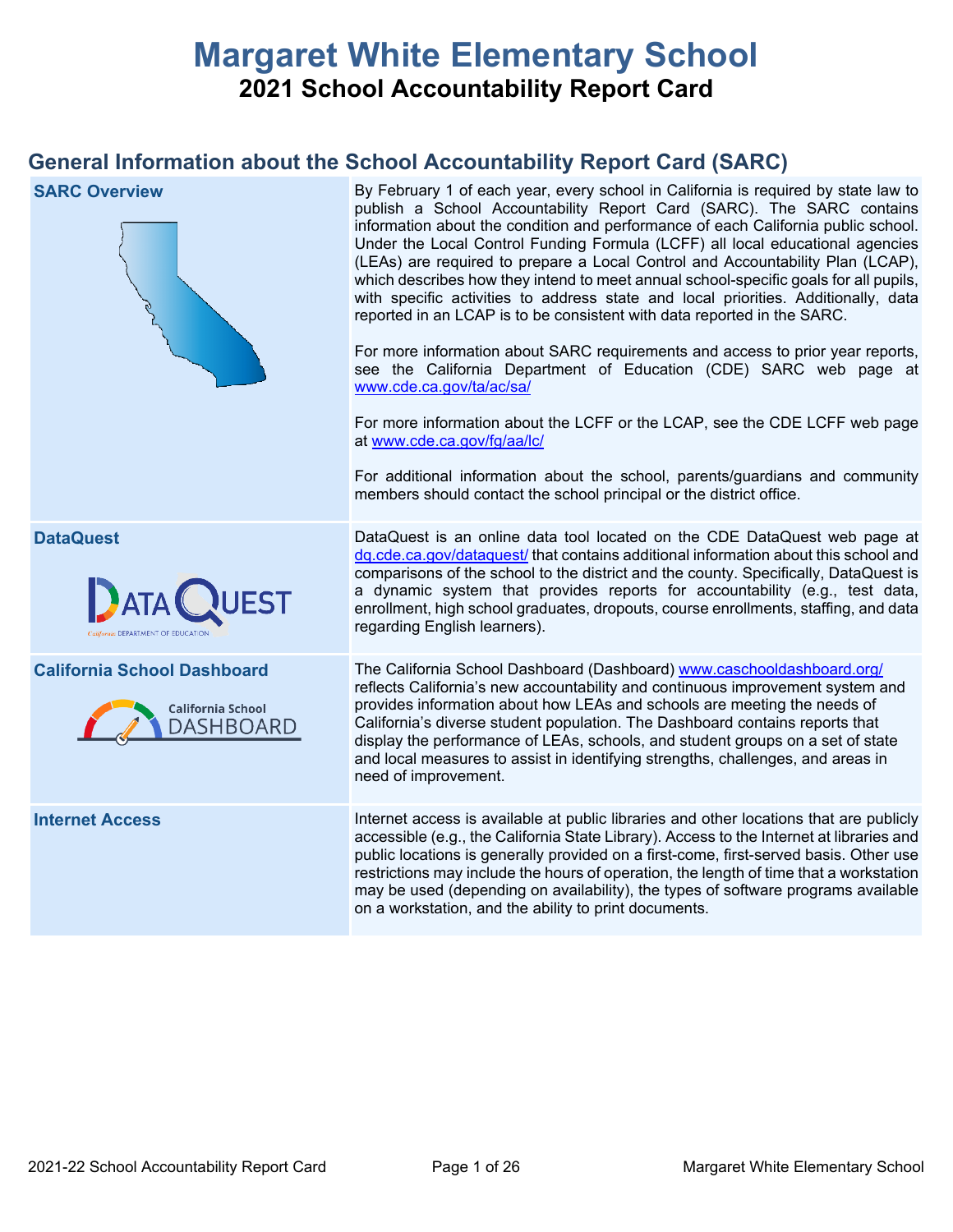## **2021-22 School Contact Information**

| <b>School Name</b>                                 | Margaret White Elementary School |  |  |  |
|----------------------------------------------------|----------------------------------|--|--|--|
| <b>Street</b>                                      | 610 North Broadway               |  |  |  |
| City, State, Zip                                   | <b>Blythe, CA 92225</b>          |  |  |  |
| <b>Phone Number</b>                                | (760) 922-5159                   |  |  |  |
| Principal                                          | Shelley Hillman                  |  |  |  |
| <b>Email Address</b>                               | shillman@pvusd.us                |  |  |  |
| <b>School Website</b>                              | https://mwes.pvusd.us/           |  |  |  |
| County-District-School (CDS) Code 33-67181-6032478 |                                  |  |  |  |

| <b>2021-22 District Contact Information</b> |                                    |  |  |  |
|---------------------------------------------|------------------------------------|--|--|--|
| <b>District Name</b>                        | Palo Verde Unified School District |  |  |  |
| <b>Phone Number</b>                         | (760) 922-4164                     |  |  |  |
| Superintendent                              | Ms. Tracie Kern                    |  |  |  |
| <b>Email Address</b>                        | tracie.kern@pvusd.us               |  |  |  |
| <b>District Website Address</b>             | www.pvusd.us                       |  |  |  |

### **2021-22 School Overview**

District Mission Statement

Our mission is to enrich, empower and enhance our students' lives through education.

District Vision Statement

Palo Verde Unified School District will constantly seek to improve its culture of academic excellence.

We expect every student to read, write and calculate competently.

We expect every teacher to apply consistent standards, evaluate student performance accurately, and coach students with diligence and compassion.

We expect every parent, student and teacher to support the mutual quest for excellence. Educational progress can never happen without truth as its foundation, and it is to the wonderful truth of student potential and the challenging truth of student performance that we are unalterably committed.

School Mission Statement

We at Margaret White Elementary School will be respectful, responsible and caring citizens. We will be hardworking and productive problem solvers at school, at home and in our community.

The SSC approves the school site plan and oversees part of the school budget. The ELAC helps students learning English and feel welcome at school. Margaret White Elementary has very active PTC that oversees and raises funds for student activities.

School-to-home communication takes place at all levels throughout the year to keep parents up-to-date on their student's progress as well as school issues. The principal and PTC representatives send letters home throughout the year to keep parents apprised of school events, meeting dates, fundraisers, activities and parent classes. Classroom activities, instructional issues and home-support tips are provided in newsletters from the classroom teachers. Parents have the option of using email to communicate with their child's teacher. Margaret White also holds morning announcements to keep parents informed. The school marquee displays upcoming events and special announcements. The Margaret White staff often utilizes telephone voicemail distribution technology that allows tailored messages to be sent to the entire school to select students or groups (NJHS, grade levels, etc.).

Margaret White Elementary invites parents to get involved in their child's educational experience. Any parent who wishes to donate their time and talents or would like more information may contact the office or Principal Shelley Hillman at (760) 922-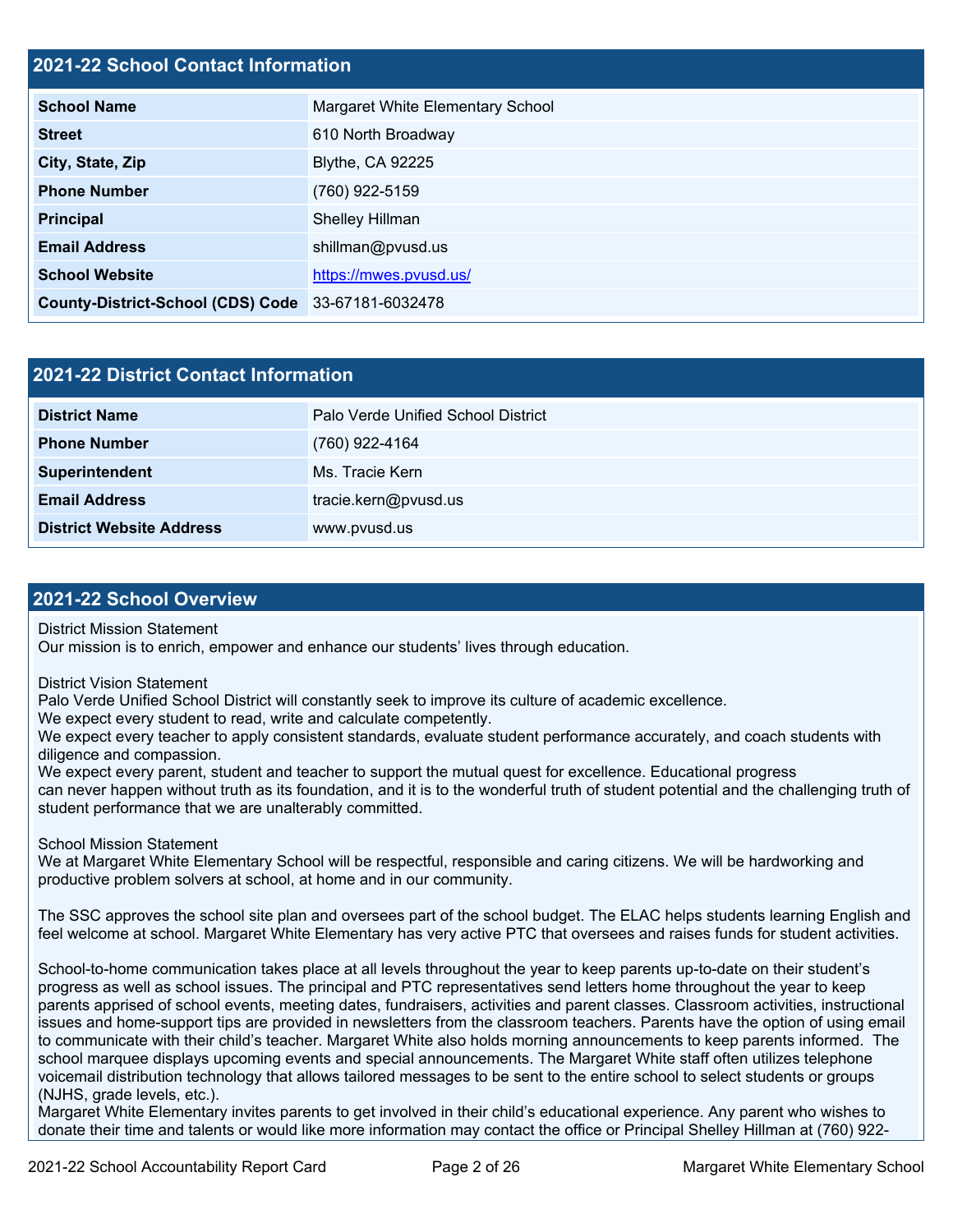## **About this School**

| 2020-21 Student Enrollment by Grade Level |                           |  |  |  |  |
|-------------------------------------------|---------------------------|--|--|--|--|
| <b>Grade Level</b>                        | <b>Number of Students</b> |  |  |  |  |
| Kindergarten                              | 73                        |  |  |  |  |
| Grade 1                                   | 73                        |  |  |  |  |
| <b>Grade 2</b>                            | 64                        |  |  |  |  |
| Grade 3                                   | 62                        |  |  |  |  |
| Grade 4                                   | 82                        |  |  |  |  |
| Grade 5                                   | 65                        |  |  |  |  |
| Grade 6                                   | 71                        |  |  |  |  |
| <b>Grade 7</b>                            | 88                        |  |  |  |  |
| Grade 8                                   | 76                        |  |  |  |  |
| <b>Total Enrollment</b>                   | 654                       |  |  |  |  |

## **2020-21 Student Enrollment by Student Group**

| <b>Student Group</b>                   | <b>Percent of Total Enrollment</b> |
|----------------------------------------|------------------------------------|
| <b>Female</b>                          | 48                                 |
| <b>Male</b>                            | 52                                 |
| American Indian or Alaska Native       | 1.2                                |
| Asian                                  | 0.5                                |
| <b>Black or African American</b>       | 9                                  |
| <b>Filipino</b>                        | 0.2                                |
| <b>Hispanic or Latino</b>              | 70                                 |
| Native Hawaiian or Pacific Islander    | 0.3                                |
| <b>Two or More Races</b>               | 1.4                                |
| <b>White</b>                           | 16.7                               |
| <b>English Learners</b>                | 6.7                                |
| <b>Foster Youth</b>                    | 0.6                                |
| <b>Socioeconomically Disadvantaged</b> | 75.4                               |
| <b>Students with Disabilities</b>      | 9                                  |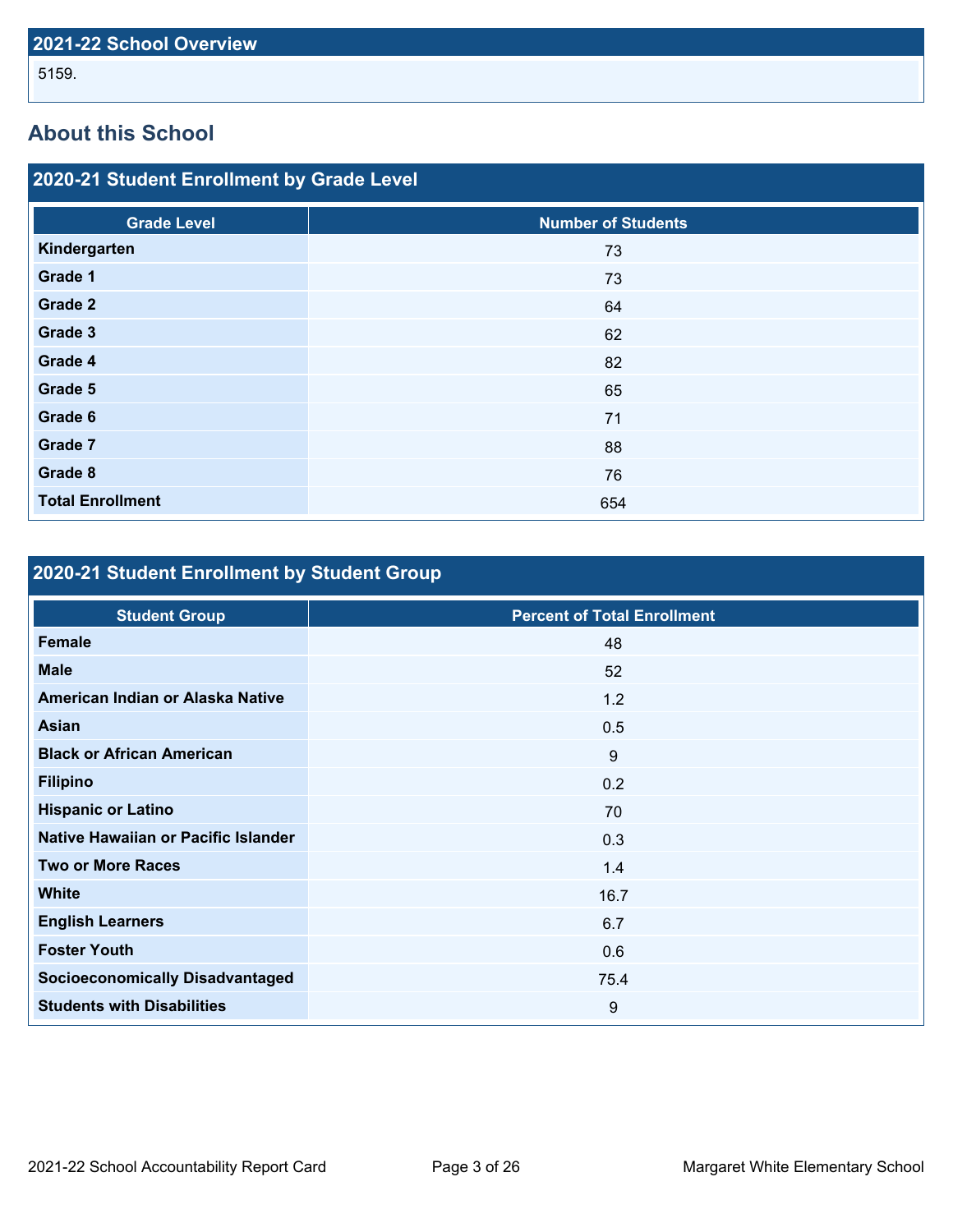## **A. Conditions of Learning State Priority: Basic**

The SARC provides the following information relevant to the State priority: Basic (Priority 1):

- Degree to which teachers are appropriately assigned and fully credentialed in the subject area and for the pupils they are teaching;
	- Pupils have access to standards-aligned instructional materials; and
- School facilities are maintained in good repair

Note: For more information refer to the Updated Teacher Equity Definitions web page at <https://www.cde.ca.gov/pd/ee/teacherequitydefinitions.asp>

## **2019-20 Teacher Preparation and Placement**

| 2019-20 |
|---------|
|         |
|         |
|         |
|         |
|         |
|         |
|         |

Note: The data in this table is based on Full Time Equivalent (FTE) status. One FTE equals one staff member working full time; one FTE could also represent two staff members who each work 50 percent of full time. Additionally, an assignment is defined as a position that an educator is assigned to based on setting, subject, and grade level. An authorization is defined as the services that an educator is authorized to provide to students.

## **2019-20 Teachers Without Credentials and Misassignments (considered "ineffective" under ESSA)**

| <b>Authorization/Assignment</b>                              | 2019-20 |  |
|--------------------------------------------------------------|---------|--|
| <b>Permits and Waivers</b>                                   |         |  |
| <b>Misassignments</b>                                        |         |  |
| <b>Vacant Positions</b>                                      |         |  |
| <b>Total Teachers Without Credentials and Misassignments</b> |         |  |

## **2019-20 Credentialed Teachers Assigned Out-of-Field (considered "out-of-field" under ESSA)**

| <b>Indicator</b>                                       | 2019-20 |
|--------------------------------------------------------|---------|
| Credentialed Teachers Authorized on a Permit or Waiver |         |
| <b>Local Assignment Options</b>                        |         |
| <b>Total Out-of-Field Teachers</b>                     |         |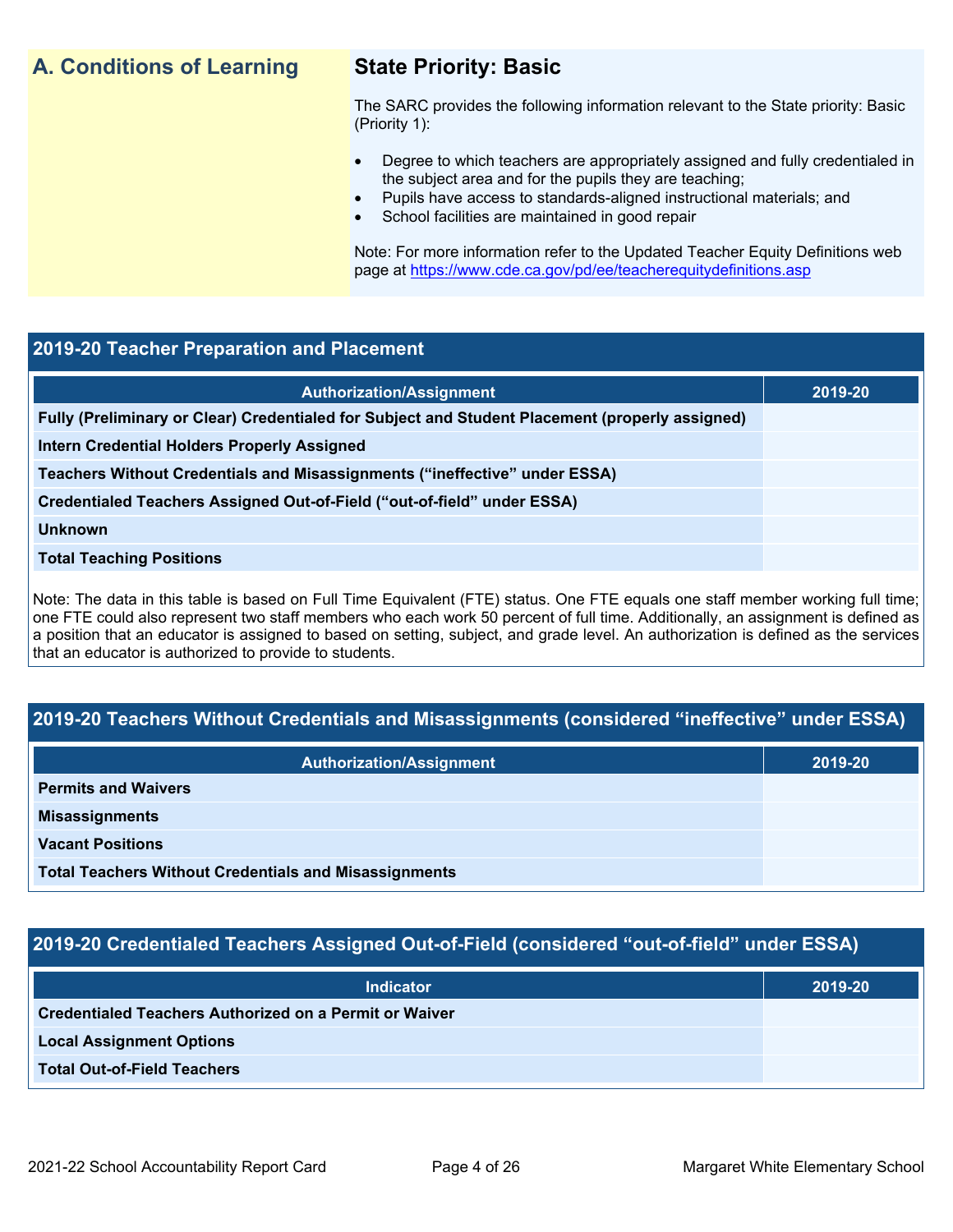### **2019-20 Class Assignments**

| 2019-20 |
|---------|
|         |
|         |
|         |

## **2021-22 Quality, Currency, Availability of Textbooks and Other Instructional Materials**

All textbooks used in the core curriculum throughout the Palo Verde Unified School District are aligned to the California Curriculum Frameworks and Content Standards. Instructional materials for grades K-8 are selected from the state's most recent list of standards-based materials and adopted by the State Board of Education. Instructional materials for grades 9-12 are approved by the board of trustees. The district follows the State Board of Education's six-year adoption cycle for core content materials. District textbook review and adoption activities occur the year following the state's adoption. Site-level and district-level committees meet to select textbooks and instructional materials. Every student including English learners have access to their own textbooks and instructional materials.

On September 7, 2021, the Palo Verde Unified School District Board of Trustees held a public hearing to certify the extent to which textbooks and instructional materials have been provided to students, including English learners, in the district. The board of trustees adopted a resolution which certifies, as required by Education Code Section 60119:

1. Each student in each school in the Palo Verde Unified School District has standards-aligned textbook(s) or instructional materials, or both, to use in class and to take home.

2. Sufficient textbooks and instructional materials were provided to each student, including English learn- ers, that are aligned to the academic content standards and are consistent with the cycles and content of the Curriculum Frameworks in mathematics, science, history-social science, and English language arts, including the English-language development component of an adopted program.

3. Sufficient textbooks or instructional materials were provided to each pupil enrolled in foreign language or health classes. Sufficient laboratory science equipment was provided for science laboratory classes offered in grades 9-12, inclusive. The California Department of Education requires the most recent information to be provided regarding instructional materials; data collected and disclosed in this report regarding instructional materials was acquired September 7, 2021.

### **Year and month in which the data were collected** September 7, 2021

| <b>Subject</b>                | Textbooks and Other Instructional Materials/year of<br><b>Adoption</b>                                                                                               | <b>From</b><br><b>Most</b><br><b>Recent</b><br><b>Adoption</b> | <b>Percent</b><br><b>Students</b><br><b>Lacking Own</b><br><b>Assigned</b><br>Copy |
|-------------------------------|----------------------------------------------------------------------------------------------------------------------------------------------------------------------|----------------------------------------------------------------|------------------------------------------------------------------------------------|
| <b>Reading/Language Arts</b>  | Wonders (K-5); StudySync/McGraw-Hill (6-8)                                                                                                                           | Yes                                                            | 0.0                                                                                |
| <b>Mathematics</b>            | EnVision, Pearson (K-5); Go Math!, Houghton Mifflin Harcourt<br>$(6-8)$                                                                                              | <b>Yes</b>                                                     | 0.0                                                                                |
| <b>Science</b>                | California Science, Pearson (K-5)<br>Focus on Earth Science, CPO Science (6)<br>Focus on Life Science, CPO Science (7)<br>Focus on Physical Science, CPO Science (8) | <b>Yes</b>                                                     | 0.0                                                                                |
| <b>History-Social Science</b> | Houghton Mifflin (K-5)<br>Discovering Our Past: Ancient Civilization, Glencoe/McGraw-<br>Hill $(6)$<br>Medieval and Early Modern Times, Glencoe/McGraw-Hill (7)      | <b>Yes</b>                                                     | 0.0                                                                                |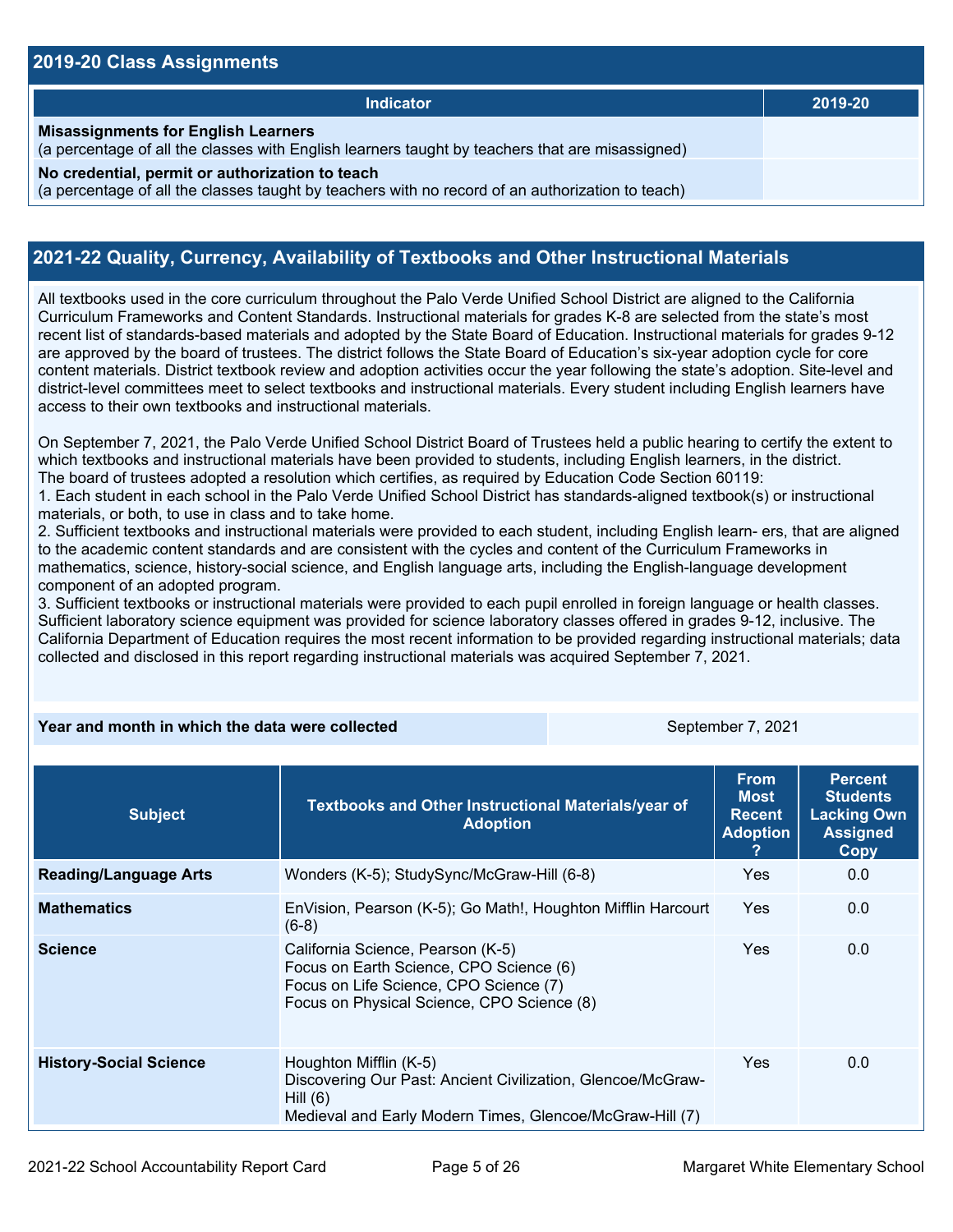|                                                        | The American Journey to World War I, Glencoe/McGraw-Hill<br>(8) |  |
|--------------------------------------------------------|-----------------------------------------------------------------|--|
| <b>Foreign Language</b>                                |                                                                 |  |
| <b>Health</b>                                          |                                                                 |  |
| <b>Visual and Performing Arts</b>                      |                                                                 |  |
| <b>Science Laboratory Equipment</b><br>$(grades 9-12)$ |                                                                 |  |

## **School Facility Conditions and Planned Improvements**

Margaret White Elementary provides a safe, clean environment for learning through proper facilities mainte- nance and campus supervision. School facilities are all up-to-date and provide adequate space for students and staff. Margaret White Elementary was built in 1992. Since that time, relocatable classrooms have been installed to accommodate growth in enrollment. School buildings and classrooms surround a large grass area that serves as the school's amphitheater and assembly area. The school has 22 classrooms, nine portables, three playgrounds, a cafeteria, media center and a large playfield.

The custodial staff and district maintenance department work together to ensure playgrounds, classrooms and campus grounds are well maintained and kept safe and functioning for students, staff and visitors. One full-time day custodian is assigned to Margaret White Elementary.

The day custodian is always available for emergency situations. Daily responsibilities include preparing and cleaning the cafeteria for breakfast and lunch, restroom cleanliness, keeping the school office clean, setting up furniture and equipment for school events or assemblies, and routine maintenance projects.

Throughout the day, the custodian and noon supervisors survey the campus to ensure facilities remain safe and clean. During school hours, bathrooms are checked a minimum of three times as a proactive measure to keep facilities stocked, safe and sanitary. The day custodian is qualified and equipped to handle most minor repairs that the school requires. Evening custodial support is provided by a team of two custodians under the supervision of the district's maintenance and operations department (M&O). Staff meetings are held daily before custodians are dis-patched to their respective site for the evening cleaning. Common topics of discussion at these staff meetings cover general maintenance instructions and concerns. All M&O staff is required to follow district-approved cleaning standards, which are available for public review at the M&O department.

| Year and month of the most recent FIT report                        |                            |               | 12/15/2021     |                                                               |
|---------------------------------------------------------------------|----------------------------|---------------|----------------|---------------------------------------------------------------|
| <b>System Inspected</b>                                             | <b>Rate</b><br><b>Good</b> | Rate <br>Fair | Rate<br>l Poor | <b>Repair Needed and Action Taken or Planned</b>              |
| <b>Systems:</b><br>Gas Leaks, Mechanical/HVAC, Sewer                | $\times$                   |               |                | dirty return vent in classroom 25 (work order in<br>progress) |
| Interior:<br>Interior Surfaces                                      | $\times$                   |               |                |                                                               |
| <b>Cleanliness:</b><br>Overall Cleanliness, Pest/Vermin Infestation | $\boldsymbol{\mathsf{X}}$  |               |                |                                                               |
| <b>Electrical</b>                                                   | $\times$                   |               |                | 1 light fixture out (low impact) (work order in<br>progress   |
| <b>Restrooms/Fountains:</b><br>Restrooms, Sinks/ Fountains          | $\times$                   |               |                |                                                               |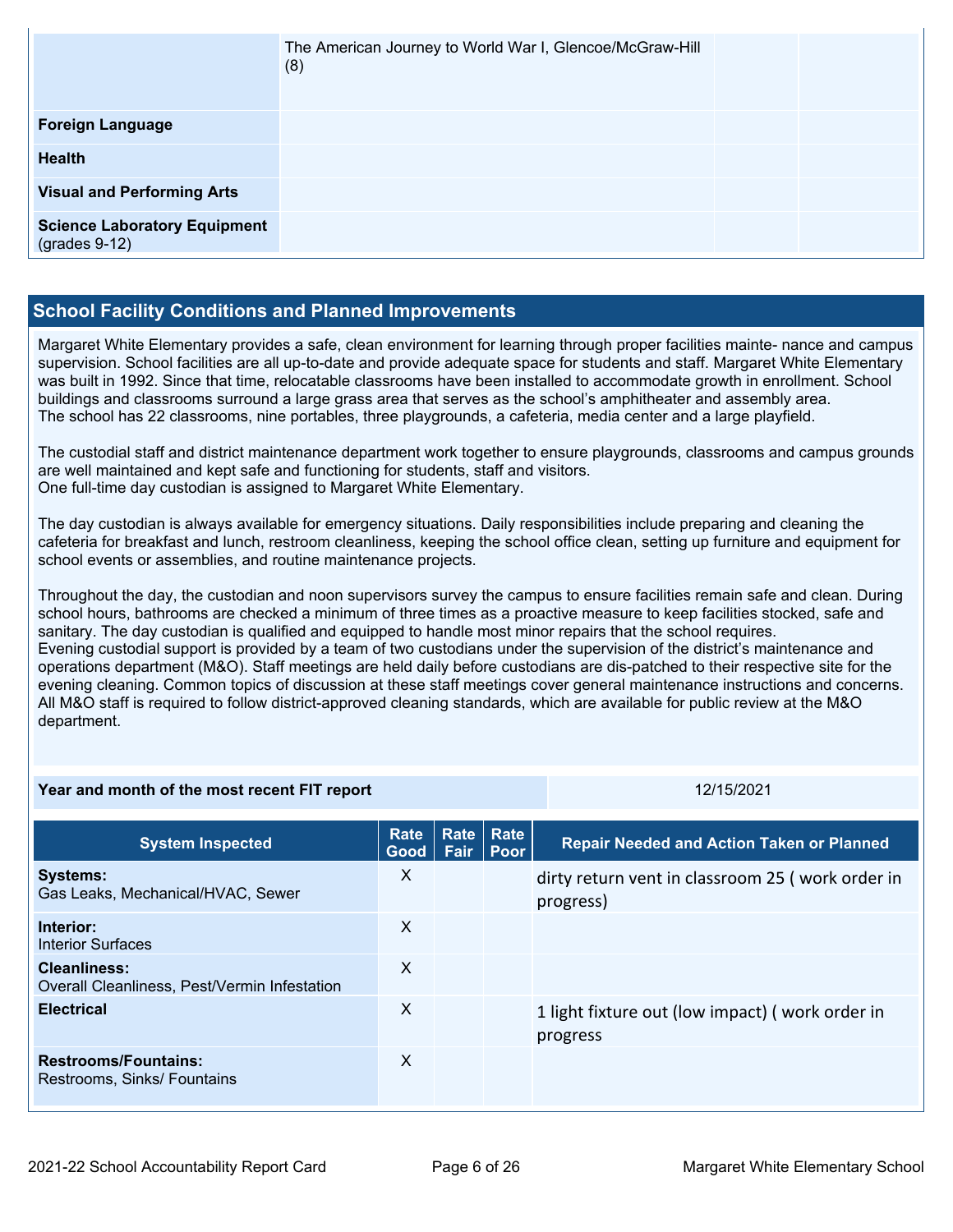| <b>School Facility Conditions and Planned Improvements</b>             |   |  |                                                           |  |  |
|------------------------------------------------------------------------|---|--|-----------------------------------------------------------|--|--|
| Safety:<br>Fire Safety, Hazardous Materials                            | X |  | undercharged extinguisher (work order in<br>progress)     |  |  |
| Structural:<br><b>Structural Damage, Roofs</b>                         | х |  |                                                           |  |  |
| External:<br>Playground/School Grounds, Windows/<br>Doors/Gates/Fences | X |  | blacktop creating trip hazard (work order in<br>progress) |  |  |

| <b>Overall Facility Rate</b> |      |      |      |  |  |  |  |  |
|------------------------------|------|------|------|--|--|--|--|--|
| <b>Exemplary</b>             | Good | Fair | Poor |  |  |  |  |  |
|                              |      |      |      |  |  |  |  |  |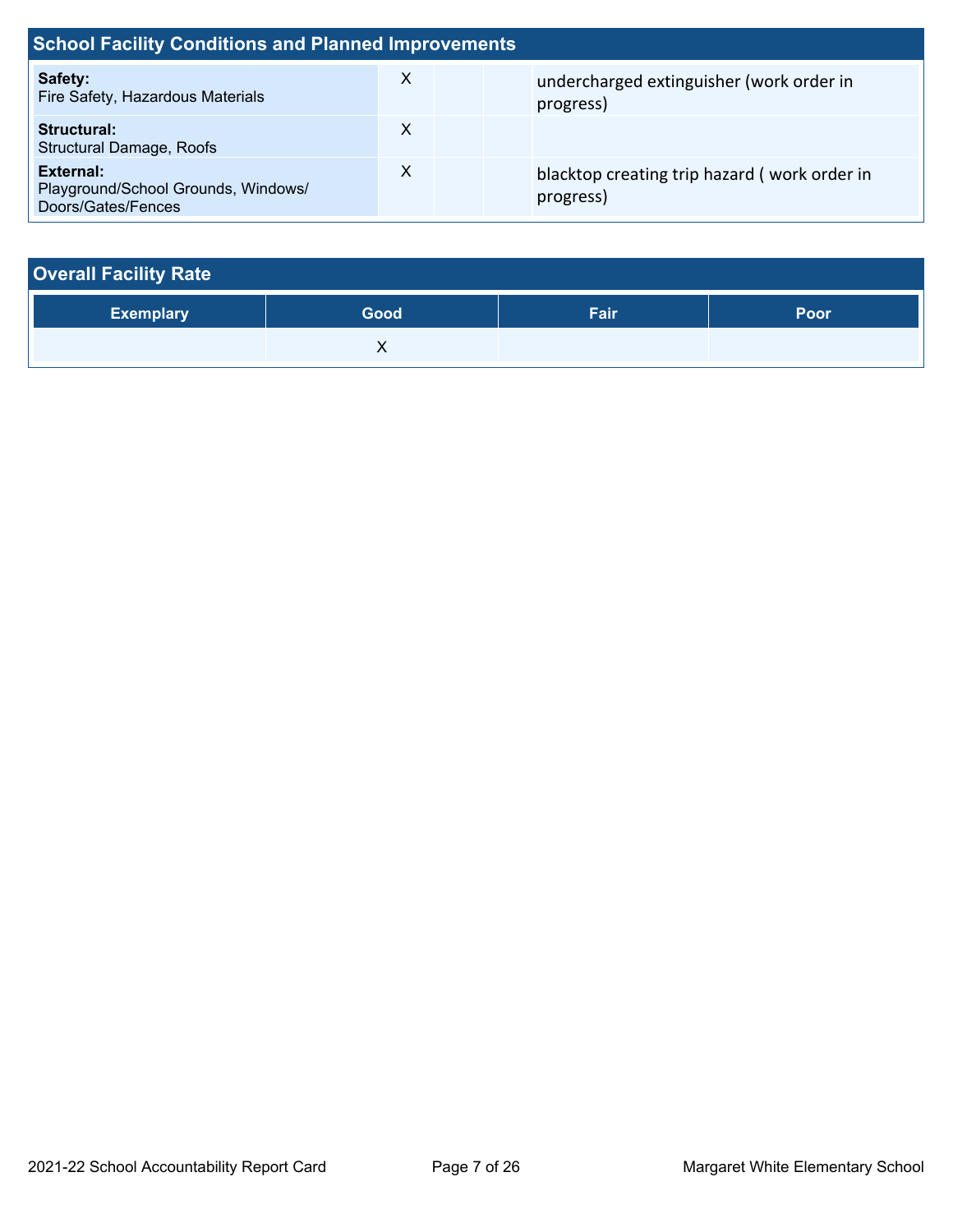## **B. Pupil Outcomes State Priority: Pupil Achievement**

The SARC provides the following information relevant to the State priority: Pupil Achievement (Priority 4):

### **Statewide Assessments**

(i.e., California Assessment of Student Performance and Progress [CAASPP] System includes the Smarter Balanced Summative Assessments for students in the general education population and the California Alternate Assessments [CAAs] for English language arts/literacy [ELA] and mathematics given in grades three through eight and grade eleven. Only eligible students may participate in the administration of the CAAs. CAAs items are aligned with alternate achievement standards, which are linked with the Common Core State Standards [CCSS] for students with the most significant cognitive disabilities).

The CAASPP System encompasses the following assessments and student participation requirements:

- 1. **Smarter Balanced Summative Assessments and CAAs for ELA** in grades three through eight and grade eleven.
- 2. **Smarter Balanced Summative Assessments and CAAs for mathematics** in grades three through eight and grade eleven.
- 3. **California Science Test (CAST) and CAAs for Science** in grades five, eight, and once in high school (i.e., grade ten, eleven, or twelve).

### **SARC Reporting in the 2020-2021 School Year Only**

Where the most viable option, LEAs were required to administer the statewide summative assessment in ELA and mathematics. Where a statewide summative assessment was not the most viable option for the LEA (or for one or more gradelevel[s] within the LEA) due to the pandemic, LEAs were allowed to report results from a different assessment that met the criteria established by the State Board of Education (SBE) on March 16, 2021. The assessments were required to be:

- Aligned with CA CCSS for ELA and mathematics;
- Available to students in grades 3 through 8, and grade 11; and
- Uniformly administered across a grade, grade span, school, or district to all eligible students.

### **Options**

Note that the CAAs could only be administered in-person following health and safety requirements. If it was not viable for the LEA to administer the CAAs in person with health and safety guidelines in place, the LEA was directed to not administer the tests. There were no other assessment options available for the CAAs. Schools administered the Smarter Balanced Summative Assessments for ELA and mathematics, other assessments that meet the SBE criteria, or a combination of both, and they could only choose one of the following:

- Smarter Balanced ELA and mathematics summative assessments;
- Other assessments meeting the SBE criteria; or
- Combination of Smarter Balanced ELA and mathematics summative assessments and other assessments.

The percentage of students who have successfully completed courses that satisfy the requirements for entrance to the University of California and the California State University, or career technical education sequences or programs of study.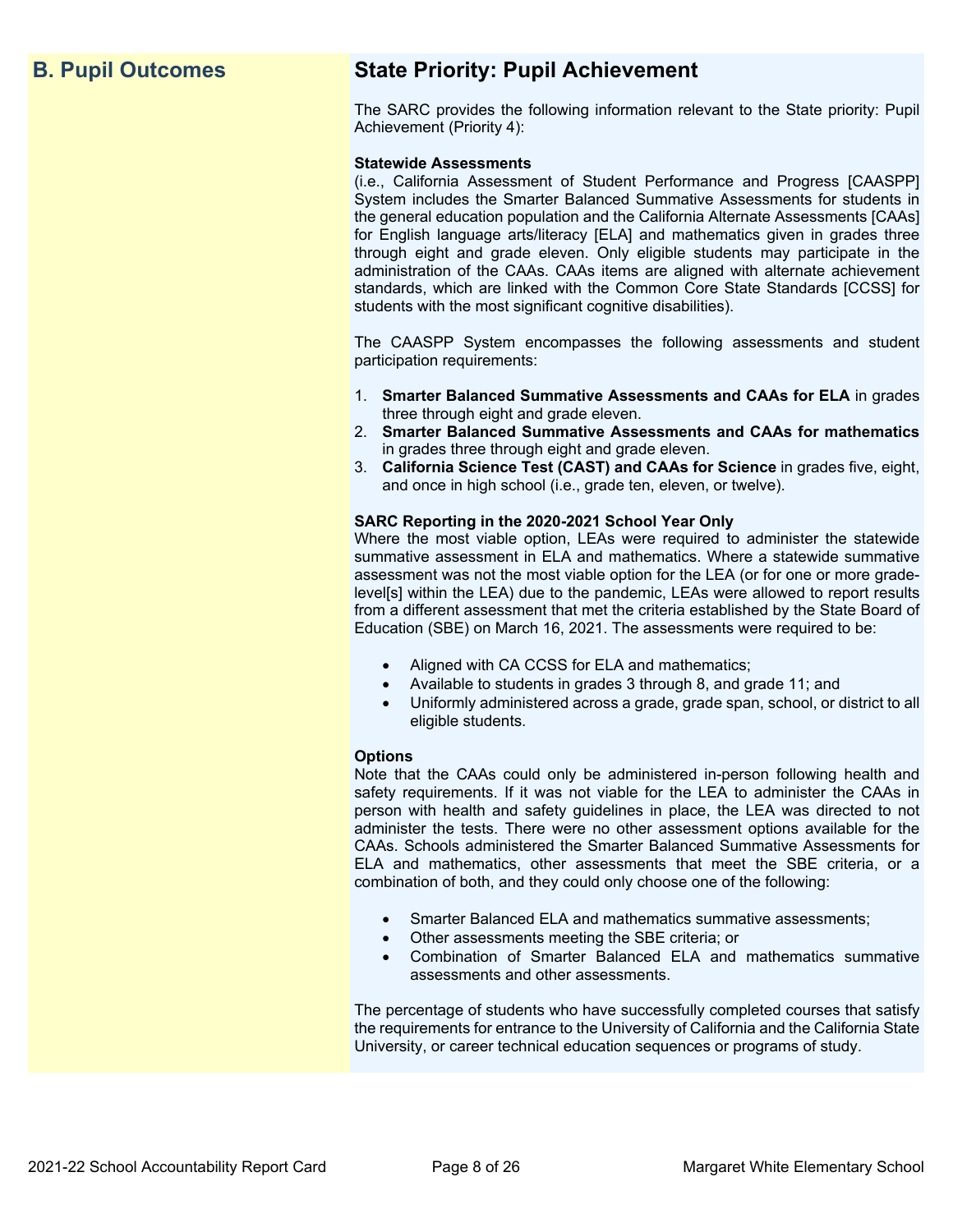## **Percentage of Students Meeting or Exceeding the State Standard on CAASPP**

This table displays CAASPP test results in ELA and mathematics for all students grades three through eight and grade eleven taking and completing a state-administered assessment.

The 2019-2020 data cells with N/A values indicate that the 2019-2020 data are not available due to the COVID-19 pandemic and resulting summative test suspension. The Executive Order N-30-20 was issued which waived the assessment, accountability, and reporting requirements for the 2019-2020 school year.

The 2020-2021 data cells have N/A values because these data are not comparable to other year data due to the COVID-19 pandemic during the 2020-2021 school year. Where the CAASPP assessments in ELA and/or mathematics is not the most viable option, the LEAs were allowed to administer local assessments. Therefore, the 2020-2021 data between school years for the school, district, state are not an accurate comparison. As such, it is inappropriate to compare results of the 2020-2021 school year to other school years.

| Subject                                                              | <b>School</b><br>2019-20 | <b>School</b><br>2020-21 | <b>District</b><br>2019-20 | <b>District</b><br>2020-21 | <b>State</b><br>2019-20 | <b>State</b><br>2020-21 |
|----------------------------------------------------------------------|--------------------------|--------------------------|----------------------------|----------------------------|-------------------------|-------------------------|
| <b>English Language Arts/Literacy</b><br>$\left($ grades 3-8 and 11) | N/A                      | N/A                      | N/A                        | N/A                        | N/A                     | N/A                     |
| <b>Mathematics</b><br>$(grades 3-8 and 11)$                          | N/A                      | N/A                      | N/A                        | N/A                        | N/A                     | N/A                     |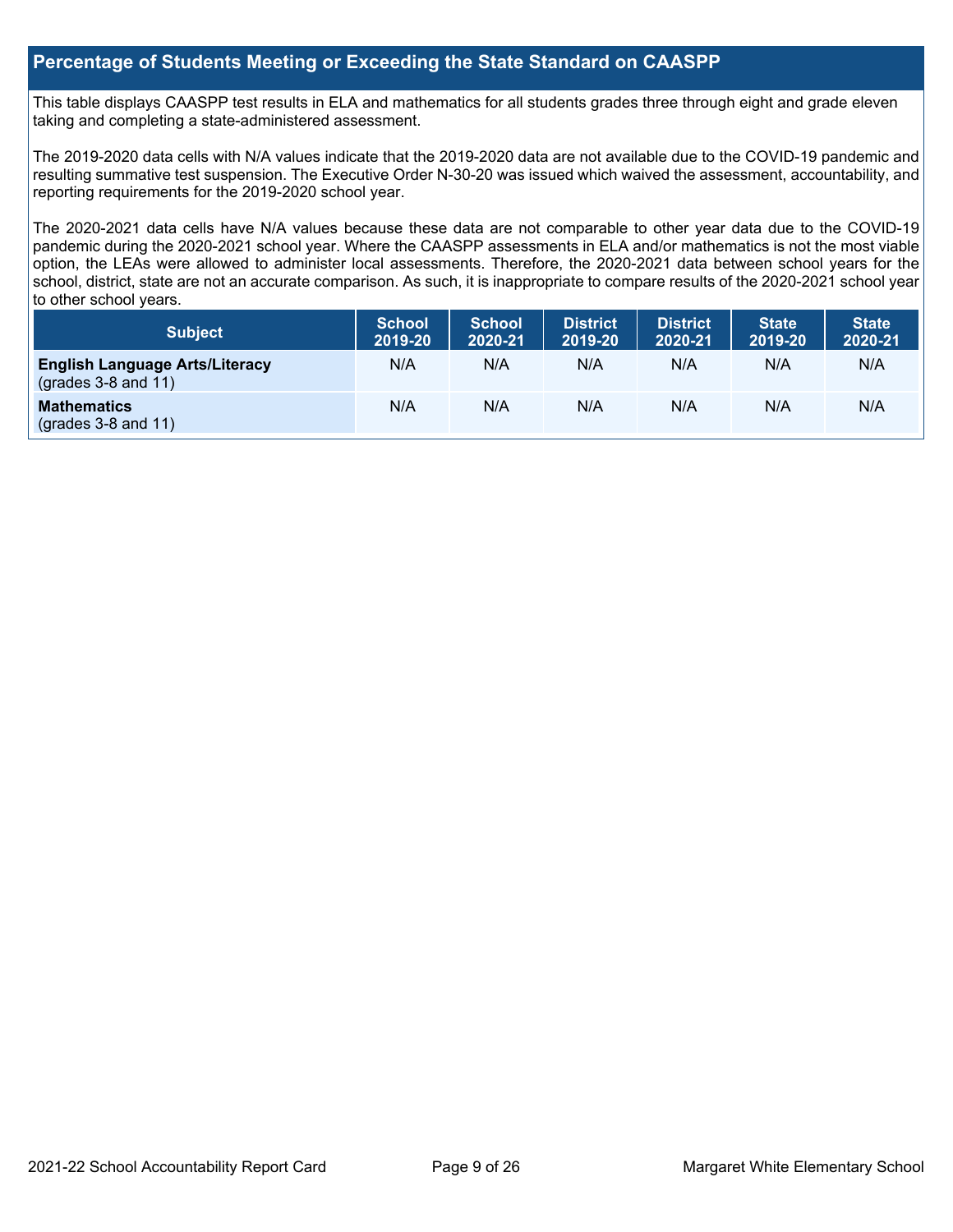## **2020-21 CAASPP Test Results in ELA by Student Group**

This table displays CAASPP test results in ELA by student group for students grades three through eight and grade eleven taking and completing a state-administered assessment. The CDE will populate this table for schools in cases where the school administered the CAASPP assessment. In cases where the school administered a local assessment instead of CAASPP, the CDE will populate this table with "NT" values, meaning this school did not test students using the CAASPP. See the local assessment(s) table for more information.

| <b>CAASPP</b><br><b>Student Groups</b>               | <b>CAASPP</b><br><b>Total</b><br><b>Enrollment</b> | <b>CAASPP</b><br><b>Number</b><br><b>Tested</b> | <b>CAASPP</b><br><b>Percent</b><br><b>Tested</b> | <b>CAASPP</b><br><b>Percent</b><br><b>Not Tested</b> | <b>CAASPP</b><br><b>Percent</b><br><b>Met or</b><br><b>Exceeded</b> |
|------------------------------------------------------|----------------------------------------------------|-------------------------------------------------|--------------------------------------------------|------------------------------------------------------|---------------------------------------------------------------------|
| <b>All Students</b>                                  | 462                                                | <b>NT</b>                                       | <b>NT</b>                                        | <b>NT</b>                                            | <b>NT</b>                                                           |
| <b>Female</b>                                        | 218                                                | <b>NT</b>                                       | <b>NT</b>                                        | <b>NT</b>                                            | <b>NT</b>                                                           |
| <b>Male</b>                                          | 244                                                | <b>NT</b>                                       | <b>NT</b>                                        | <b>NT</b>                                            | <b>NT</b>                                                           |
| American Indian or Alaska Native                     | $-\!$                                              | <b>NT</b>                                       | <b>NT</b>                                        | <b>NT</b>                                            | <b>NT</b>                                                           |
| <b>Asian</b>                                         |                                                    | <b>NT</b>                                       | <b>NT</b>                                        | <b>NT</b>                                            | <b>NT</b>                                                           |
| <b>Black or African American</b>                     | 41                                                 | <b>NT</b>                                       | <b>NT</b>                                        | <b>NT</b>                                            | <b>NT</b>                                                           |
| <b>Filipino</b>                                      | $-\!$ $-$                                          | <b>NT</b>                                       | <b>NT</b>                                        | <b>NT</b>                                            | <b>NT</b>                                                           |
| <b>Hispanic or Latino</b>                            | 326                                                | <b>NT</b>                                       | <b>NT</b>                                        | <b>NT</b>                                            | <b>NT</b>                                                           |
| <b>Native Hawaiian or Pacific Islander</b>           | $-\!$                                              | <b>NT</b>                                       | <b>NT</b>                                        | <b>NT</b>                                            | <b>NT</b>                                                           |
| <b>Two or More Races</b>                             | $-\!$                                              | <b>NT</b>                                       | <b>NT</b>                                        | <b>NT</b>                                            | <b>NT</b>                                                           |
| <b>White</b>                                         | 78                                                 | <b>NT</b>                                       | <b>NT</b>                                        | <b>NT</b>                                            | <b>NT</b>                                                           |
| <b>English Learners</b>                              | 40                                                 | <b>NT</b>                                       | <b>NT</b>                                        | <b>NT</b>                                            | <b>NT</b>                                                           |
| <b>Foster Youth</b>                                  | 12                                                 | <b>NT</b>                                       | <b>NT</b>                                        | <b>NT</b>                                            | <b>NT</b>                                                           |
| <b>Homeless</b>                                      | $\mathbf 0$                                        | $\mathbf 0$                                     | $\mathbf 0$                                      | $\mathbf 0$                                          | 0                                                                   |
| <b>Military</b>                                      | $\mathbf 0$                                        | $\pmb{0}$                                       | $\mathbf 0$                                      | $\mathbf 0$                                          | $\mathbf 0$                                                         |
| <b>Socioeconomically Disadvantaged</b>               | 347                                                | <b>NT</b>                                       | <b>NT</b>                                        | <b>NT</b>                                            | <b>NT</b>                                                           |
| <b>Students Receiving Migrant Education Services</b> | $\overline{\phantom{a}}$                           | <b>NT</b>                                       | <b>NT</b>                                        | <b>NT</b>                                            | <b>NT</b>                                                           |
| <b>Students with Disabilities</b>                    | 51                                                 | <b>NT</b>                                       | <b>NT</b>                                        | <b>NT</b>                                            | <b>NT</b>                                                           |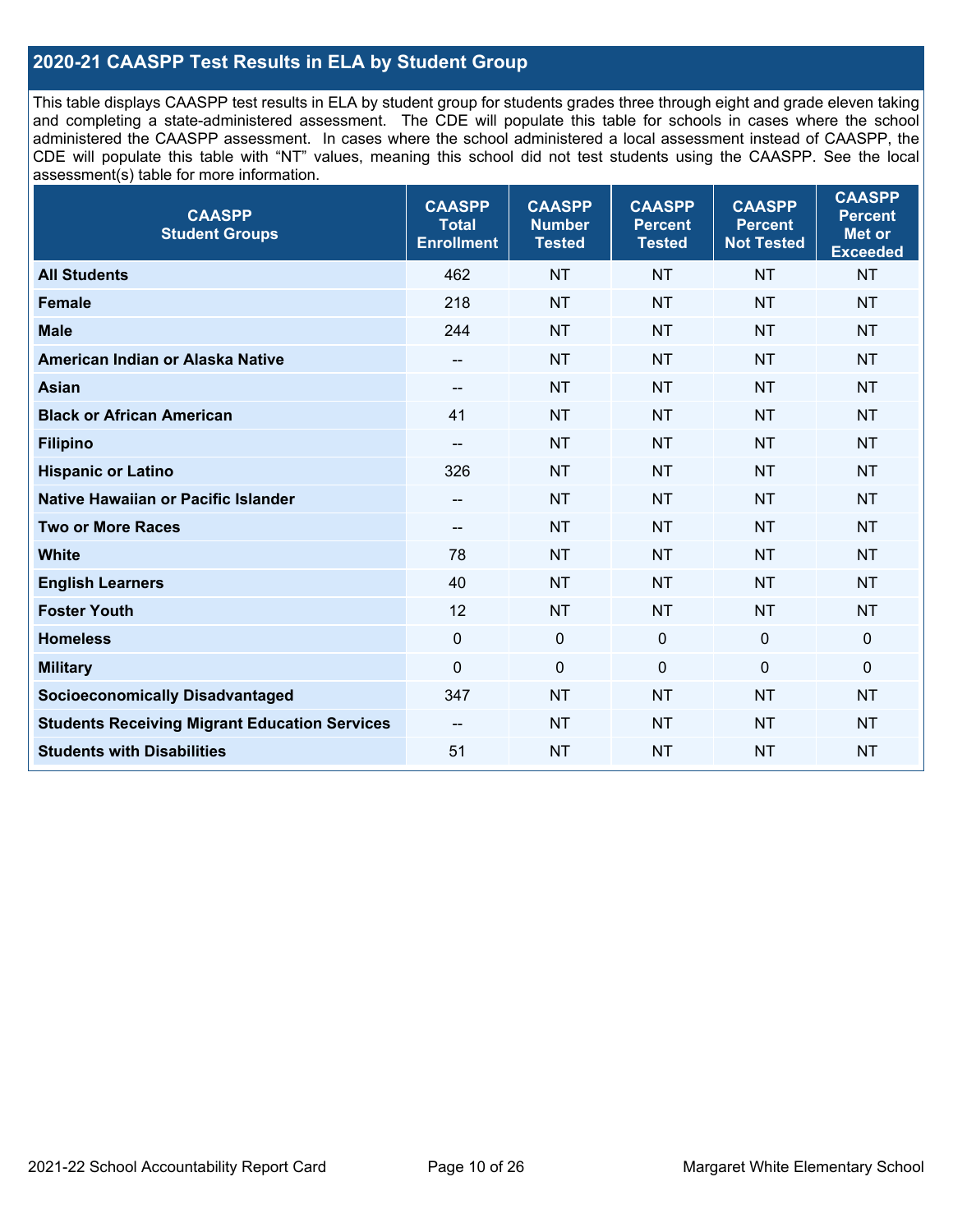## **2020-21 CAASPP Test Results in Math by Student Group**

This table displays CAASPP test results in Math by student group for students grades three through eight and grade eleven taking and completing a state-administered assessment. The CDE will populate this table for schools in cases where the school administered the CAASPP assessment. In cases where the school administered a local assessment instead of CAASPP, the CDE will populate this table with "NT" values, meaning this school did not test students using the CAASPP. See the local assessment(s) table for more information.

| <b>CAASPP</b><br><b>Student Groups</b>               | <b>CAASPP</b><br><b>Total</b><br><b>Enrollment</b> | <b>CAASPP</b><br><b>Number</b><br><b>Tested</b> | <b>CAASPP</b><br><b>Percent</b><br><b>Tested</b> | <b>CAASPP</b><br><b>Percent</b><br><b>Not Tested</b> | <b>CAASPP</b><br><b>Percent</b><br><b>Met or</b><br><b>Exceeded</b> |
|------------------------------------------------------|----------------------------------------------------|-------------------------------------------------|--------------------------------------------------|------------------------------------------------------|---------------------------------------------------------------------|
| <b>All Students</b>                                  | 462                                                | <b>NT</b>                                       | <b>NT</b>                                        | <b>NT</b>                                            | <b>NT</b>                                                           |
| <b>Female</b>                                        | 218                                                | <b>NT</b>                                       | <b>NT</b>                                        | <b>NT</b>                                            | <b>NT</b>                                                           |
| <b>Male</b>                                          | 244                                                | <b>NT</b>                                       | <b>NT</b>                                        | <b>NT</b>                                            | <b>NT</b>                                                           |
| American Indian or Alaska Native                     | $\hspace{0.05cm}$                                  | <b>NT</b>                                       | <b>NT</b>                                        | <b>NT</b>                                            | <b>NT</b>                                                           |
| <b>Asian</b>                                         |                                                    | <b>NT</b>                                       | <b>NT</b>                                        | <b>NT</b>                                            | <b>NT</b>                                                           |
| <b>Black or African American</b>                     | 41                                                 | <b>NT</b>                                       | <b>NT</b>                                        | <b>NT</b>                                            | <b>NT</b>                                                           |
| <b>Filipino</b>                                      | $\overline{\phantom{m}}$                           | <b>NT</b>                                       | <b>NT</b>                                        | <b>NT</b>                                            | <b>NT</b>                                                           |
| <b>Hispanic or Latino</b>                            | 326                                                | <b>NT</b>                                       | <b>NT</b>                                        | <b>NT</b>                                            | <b>NT</b>                                                           |
| <b>Native Hawaiian or Pacific Islander</b>           | $-\!$ $\!-$                                        | <b>NT</b>                                       | <b>NT</b>                                        | <b>NT</b>                                            | <b>NT</b>                                                           |
| <b>Two or More Races</b>                             | $- -$                                              | <b>NT</b>                                       | <b>NT</b>                                        | <b>NT</b>                                            | <b>NT</b>                                                           |
| <b>White</b>                                         | 78                                                 | <b>NT</b>                                       | <b>NT</b>                                        | <b>NT</b>                                            | <b>NT</b>                                                           |
| <b>English Learners</b>                              | 40                                                 | <b>NT</b>                                       | <b>NT</b>                                        | <b>NT</b>                                            | <b>NT</b>                                                           |
| <b>Foster Youth</b>                                  | 12                                                 | <b>NT</b>                                       | <b>NT</b>                                        | <b>NT</b>                                            | <b>NT</b>                                                           |
| <b>Homeless</b>                                      | $\mathbf 0$                                        | $\mathbf 0$                                     | $\mathbf 0$                                      | $\mathbf 0$                                          | $\mathbf 0$                                                         |
| <b>Military</b>                                      | $\mathbf 0$                                        | $\pmb{0}$                                       | $\mathbf 0$                                      | 0                                                    | $\pmb{0}$                                                           |
| <b>Socioeconomically Disadvantaged</b>               | 347                                                | <b>NT</b>                                       | <b>NT</b>                                        | <b>NT</b>                                            | <b>NT</b>                                                           |
| <b>Students Receiving Migrant Education Services</b> | $- -$                                              | <b>NT</b>                                       | <b>NT</b>                                        | <b>NT</b>                                            | <b>NT</b>                                                           |
| <b>Students with Disabilities</b>                    | 51                                                 | <b>NT</b>                                       | <b>NT</b>                                        | <b>NT</b>                                            | <b>NT</b>                                                           |

## **2020-21 Local Assessment Test Results in ELA by Student Group**

This table displays Local Assessment test results in ELA by student group for students grades three through eight and grade eleven. LEAs/schools will populate this table for schools in cases where the school administered a local assessment. In cases where the school administered the CAASPP assessment, LEAs/schools will populate this table with "N/A" values in all cells, meaning this table is Not Applicable for this school.

| <b>All Students</b>              | 460 | 400 | 86.96 | 13.04 | 24.00 |
|----------------------------------|-----|-----|-------|-------|-------|
| Female                           | 217 | 191 | 88.48 | 12.44 | 24.08 |
| <b>Male</b>                      | 243 | 209 | 86.01 | 13.99 | 23.92 |
| American Indian or Alaska Native | 3   | N/A | N/A   | N/A   | N/A   |
| Asian                            | 2   | N/A | N/A   | N/A   | N/A   |
| <b>Black or African American</b> | 41  | 31  | 75.61 | 24.39 | 06.45 |
| <b>Filipino</b>                  | 1   | N/A | N/A   | N/A   | N/A   |
| <b>Hispanic or Latino</b>        | 324 | 267 | 82.41 | 17.59 | 20.60 |

2021-22 School Accountability Report Card Page 11 of 26 Margaret White Elementary School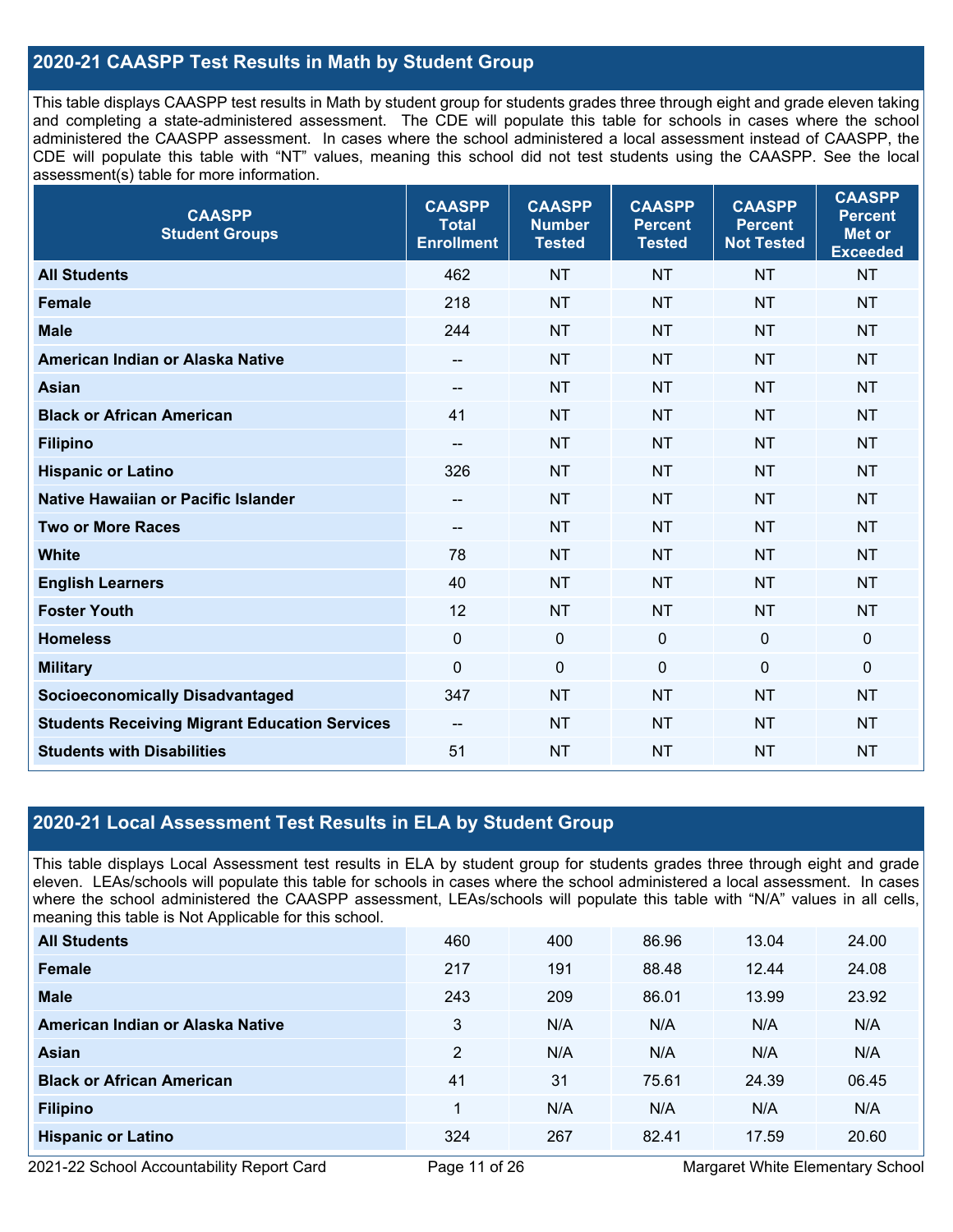| Native Hawaiian or Pacific Islander                                                        | 1              | N/A | N/A   | N/A   | N/A   |
|--------------------------------------------------------------------------------------------|----------------|-----|-------|-------|-------|
| <b>Two or More Races</b>                                                                   | 6              | N/A | N/A   | N/A   | N/A   |
| <b>White</b>                                                                               | 76             | 63  | 82.89 | 17.11 | 39.68 |
| <b>English Learners</b>                                                                    | 44             | 32  | 72.73 | 27.27 | 06.25 |
| <b>Foster Youth</b>                                                                        | 8              | N/A | N/A   | N/A   | N/A   |
| <b>Homeless</b>                                                                            | 1              | N/A | N/A   | N/A   | N/A   |
| <b>Military</b>                                                                            | $\mathbf{0}$   | N/A | N/A   | N/A   | N/A   |
| <b>Socioeconomically Disadvantaged</b>                                                     | 444            | 386 | 86.94 | 13.06 | 23.32 |
| <b>Students Receiving Migrant Education Services</b>                                       | $\overline{2}$ | N/A | N/A   | N/A   | N/A   |
| <b>Students with Disabilities</b>                                                          | 59             | 52  | 88.14 | 11.86 | 15.38 |
| *At or above the grade-level standard in the context of the local assessment administered. |                |     |       |       |       |

## **2020-21 Local Assessment Test Results in Math by Student Group**

This table displays Local Assessment test results in Math by student group for students grades three through eight and grade eleven. LEAs/schools will populate this table for schools in cases where the school administered a local assessment. In cases where the school administered the CAASPP assessment, LEAs/schools will populate this table with "N/A" values in all cells, meaning this table is Not Applicable for this school.

| <b>All Students</b>                                                                        | 460            | 403 | 87.61 | 12.39 | 11.66 |
|--------------------------------------------------------------------------------------------|----------------|-----|-------|-------|-------|
| <b>Female</b>                                                                              | 217            | 182 | 83.87 | 16.13 | 12.64 |
| <b>Male</b>                                                                                | 243            | 206 | 84.77 | 15.23 | 11.17 |
| American Indian or Alaska Native                                                           | 3              | N/A | N/A   | N/A   | N/A   |
| <b>Asian</b>                                                                               | $\overline{2}$ | N/A | N/A   | N/A   | N/A   |
| <b>Black or African American</b>                                                           | 41             | 29  | 70.73 | 29.27 | 06.90 |
| <b>Filipino</b>                                                                            | 1              | N/A | N/A   | N/A   | N/A   |
| <b>Hispanic or Latino</b>                                                                  | 324            | 271 | 83.64 | 16.36 | 08.86 |
| Native Hawaiian or Pacific Islander                                                        | 1              | N/A | N/A   | N/A   | N/A   |
| <b>Two or More Races</b>                                                                   | 6              | N/A | N/A   | N/A   | N/A   |
| <b>White</b>                                                                               | 76             | 64  | 84.21 | 15.79 | 18.75 |
| <b>English Learners</b>                                                                    | 44             | 28  | 63.64 | 36.36 | 00.00 |
| <b>Foster Youth</b>                                                                        | 8              | N/A | N/A   | N/A   | N/A   |
| <b>Homeless</b>                                                                            | 1              | N/A | N/A   | N/A   | N/A   |
| <b>Military</b>                                                                            | $\mathbf{0}$   | N/A | N/A   | N/A   | N/A   |
| <b>Socioeconomically Disadvantaged</b>                                                     | 444            | 388 | 87.39 | 12.61 | 11.86 |
| <b>Students Receiving Migrant Education Services</b>                                       | $\overline{2}$ | N/A | N/A   | N/A   | N/A   |
| <b>Students with Disabilities</b>                                                          | 59             | 52  | 88.14 | 11.86 | 09.62 |
| *At or above the grade-level standard in the context of the local assessment administered. |                |     |       |       |       |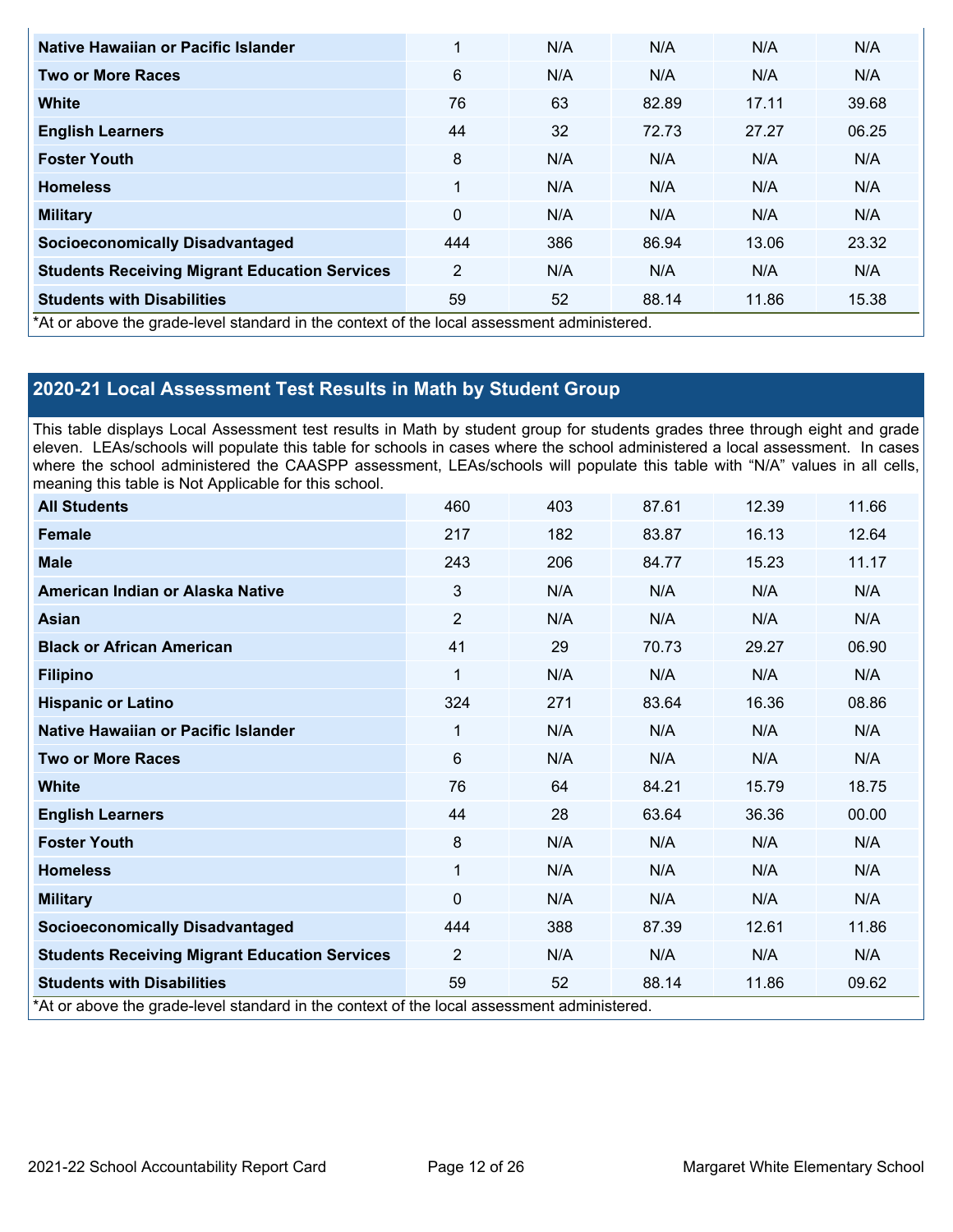## **CAASPP Test Results in Science for All Students**

This table displays the percentage of all students grades five, eight, and High School meeting or exceeding the State Standard.

The 2019-2020 data cells with N/A values indicate that the 2019-2020 data are not available due to the COVID-19 pandemic and resulting summative testing suspension. The Executive Order N-30-20 was issued which waived the assessment, accountability, and reporting requirements for the 2019-2020 school year.

For any 2020-2021 data cells with N/T values indicate that this school did not test students using the CAASPP Science.

| <b>Subject</b>                                  | <b>School</b> | <b>School</b> | <b>District</b> | <b>District</b> | State   | State <sup>1</sup> |
|-------------------------------------------------|---------------|---------------|-----------------|-----------------|---------|--------------------|
|                                                 | 2019-20       | 2020-21       | 2019-20         | 2020-21         | 2019-20 | 2020-21            |
| <b>Science</b><br>(grades 5, 8 and high school) | N/A           | ΝT            | N/A             | NT              | N/A     | 28.72              |

## **2020-21 CAASPP Test Results in Science by Student Group**

This table displays CAASPP test results in Science by student group for students grades five, eight, and High School. For any data cells with N/T values indicate that this school did not test students using the CAASPP Science.

| <b>Student Group</b>                                 | <b>Total</b><br><b>Enrollment</b> | <b>Number</b><br><b>Tested</b> | <b>Percent</b><br><b>Tested</b> | <b>Percent</b><br><b>Not Tested</b> | <b>Percent</b><br><b>Met or</b><br><b>Exceeded</b> |
|------------------------------------------------------|-----------------------------------|--------------------------------|---------------------------------|-------------------------------------|----------------------------------------------------|
| <b>All Students</b>                                  | 144                               | <b>NT</b>                      | <b>NT</b>                       | <b>NT</b>                           | <b>NT</b>                                          |
| <b>Female</b>                                        | 70                                | <b>NT</b>                      | <b>NT</b>                       | <b>NT</b>                           | <b>NT</b>                                          |
| <b>Male</b>                                          | 74                                | <b>NT</b>                      | <b>NT</b>                       | <b>NT</b>                           | <b>NT</b>                                          |
| American Indian or Alaska Native                     | $\hspace{0.05cm}$                 | <b>NT</b>                      | <b>NT</b>                       | <b>NT</b>                           | <b>NT</b>                                          |
| <b>Asian</b>                                         | $-$                               | <b>NT</b>                      | <b>NT</b>                       | <b>NT</b>                           | <b>NT</b>                                          |
| <b>Black or African American</b>                     | 13                                | <b>NT</b>                      | <b>NT</b>                       | <b>NT</b>                           | <b>NT</b>                                          |
| <b>Filipino</b>                                      | $\Omega$                          | 0                              | $\mathbf{0}$                    | $\mathbf 0$                         | $\mathbf 0$                                        |
| <b>Hispanic or Latino</b>                            | 94                                | <b>NT</b>                      | <b>NT</b>                       | <b>NT</b>                           | <b>NT</b>                                          |
| Native Hawaiian or Pacific Islander                  | $-$                               | <b>NT</b>                      | <b>NT</b>                       | <b>NT</b>                           | <b>NT</b>                                          |
| <b>Two or More Races</b>                             | --                                | <b>NT</b>                      | <b>NT</b>                       | <b>NT</b>                           | <b>NT</b>                                          |
| <b>White</b>                                         | 31                                | <b>NT</b>                      | <b>NT</b>                       | <b>NT</b>                           | <b>NT</b>                                          |
| <b>English Learners</b>                              | --                                | <b>NT</b>                      | <b>NT</b>                       | <b>NT</b>                           | <b>NT</b>                                          |
| <b>Foster Youth</b>                                  | --                                | <b>NT</b>                      | <b>NT</b>                       | <b>NT</b>                           | <b>NT</b>                                          |
| <b>Homeless</b>                                      | 0                                 | $\mathbf 0$                    | $\mathbf 0$                     | $\mathbf 0$                         | $\mathbf 0$                                        |
| <b>Military</b>                                      | 0                                 | $\Omega$                       | $\mathbf{0}$                    | $\mathbf{0}$                        | $\mathbf{0}$                                       |
| <b>Socioeconomically Disadvantaged</b>               | 111                               | <b>NT</b>                      | <b>NT</b>                       | <b>NT</b>                           | <b>NT</b>                                          |
| <b>Students Receiving Migrant Education Services</b> | $\Omega$                          | $\Omega$                       | $\Omega$                        | $\Omega$                            | $\mathbf 0$                                        |
| <b>Students with Disabilities</b>                    | 17                                | <b>NT</b>                      | <b>NT</b>                       | <b>NT</b>                           | <b>NT</b>                                          |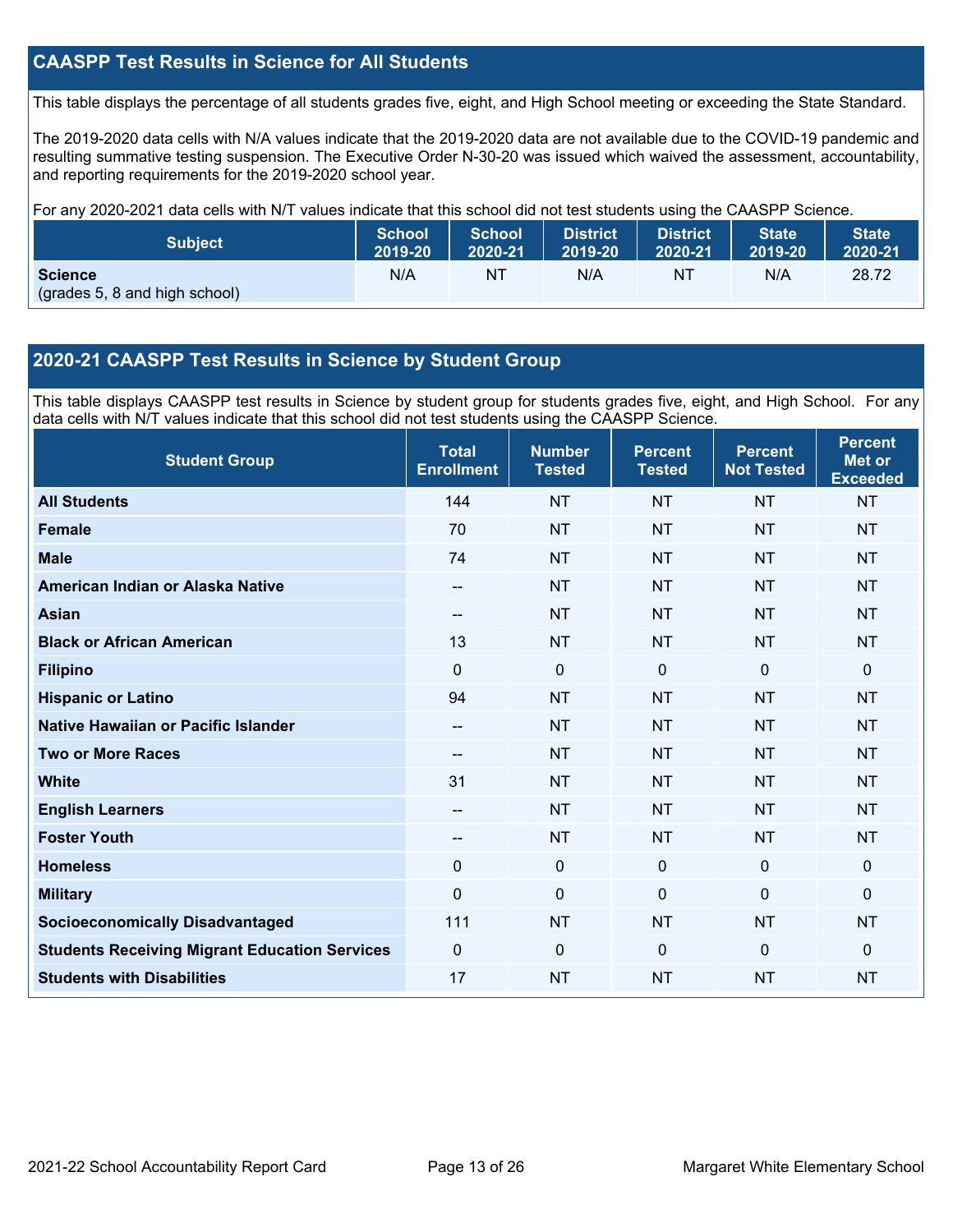## **B. Pupil Outcomes State Priority: Other Pupil Outcomes**

The SARC provides the following information relevant to the State priority: Other Pupil Outcomes (Priority 8): Pupil outcomes in the subject area of physical education.

## **2020-21 California Physical Fitness Test Results**

Due to the COVID-19 crisis, the Physical Fitness Test was suspended during the 2020-2021 school year and therefore no data are reported and each cell in this table is populated with "N/A."

| <b>Grade Level</b> | <b>Four of Six Fitness Standards</b> | Five of Six Fitness Standards   Six of Six Fitness Standards | Percentage of Students Meeting   Percentage of Students Meeting   Percentage of Students Meeting |
|--------------------|--------------------------------------|--------------------------------------------------------------|--------------------------------------------------------------------------------------------------|
| Grade 5            | N/A                                  | N/A                                                          | N/A                                                                                              |
| Grade 7            | N/A                                  | N/A                                                          | N/A                                                                                              |
| Grade 9            | N/A                                  | N/A                                                          | N/A                                                                                              |

## **C. Engagement State Priority: Parental Involvement**

The SARC provides the following information relevant to the State priority: Parental Involvement (Priority 3): Efforts the school district makes to seek parent input in making decisions regarding the school district and at each school site.

## **2021-22 Opportunities for Parental Involvement**

By volunteering in the classroom or library, or serving on a decision-making group or participating in fund-raising events, parents may become a member of the Margaret White Elementary learning community—a community dedicated to developing independent lifelong learners. An open invitation is extended to parents to help with, participate in or simply attend annual events when the pandemic allows it. Parents are encouraged to attend Informational Nights monthly to learn about what happens at Margaret White and how we are trying to improve. For parents who wish to help their student succeed in school, parenting classes are offered to teach parents effective strategies on how to help and support their child's education at home.

Parents are encouraged to volunteer or serve on the following groups:

(due to the pandemic not all these volunteer positions are open in 2021-2022):

- School Site Council (SSC)
- Parent Teacher Club (PTC)
- English Learner Advisory Committee (ELAC)
- Yearbook
- Classroom
- **Library**
- Office
- Cafeteria
- Crossing guard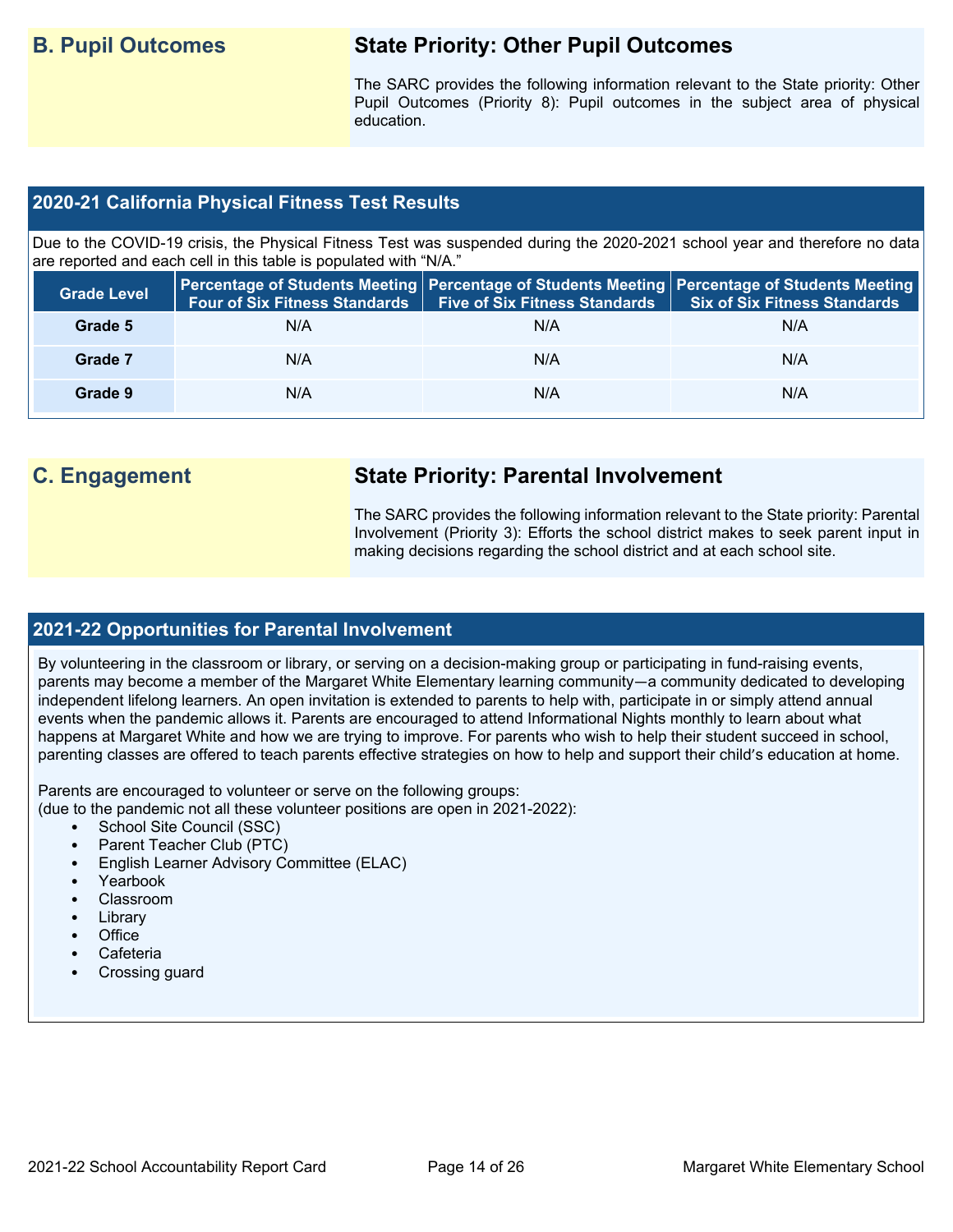## **2020-21 Chronic Absenteeism by Student Group**

| <b>Student Group</b>                                 | <b>Cumulative</b><br><b>Enrollment</b> | <b>Chronic</b><br><b>Absenteeism</b><br><b>Eligible Enrollment</b> | <b>Chronic</b><br><b>Absenteeism</b><br><b>Count</b> | <b>Chronic</b><br><b>Absenteeism</b><br><b>Rate</b> |
|------------------------------------------------------|----------------------------------------|--------------------------------------------------------------------|------------------------------------------------------|-----------------------------------------------------|
| <b>All Students</b>                                  | 694                                    | 686                                                                | 278                                                  | 40.5                                                |
| <b>Female</b>                                        | 332                                    | 328                                                                | 135                                                  | 41.2                                                |
| <b>Male</b>                                          | 362                                    | 358                                                                | 143                                                  | 39.9                                                |
| American Indian or Alaska Native                     | 10                                     | $\overline{7}$                                                     | $\overline{4}$                                       | 57.1                                                |
| <b>Asian</b>                                         | 3                                      | $\overline{3}$                                                     | 1                                                    | 33.3                                                |
| <b>Black or African American</b>                     | 62                                     | 61                                                                 | 38                                                   | 62.3                                                |
| <b>Filipino</b>                                      | 1                                      | $\mathbf{1}$                                                       | $\mathbf{0}$                                         | 0.0                                                 |
| <b>Hispanic or Latino</b>                            | 484                                    | 480                                                                | 199                                                  | 41.5                                                |
| Native Hawaiian or Pacific Islander                  | $\overline{2}$                         | $\overline{2}$                                                     | $\overline{2}$                                       | 100.0                                               |
| <b>Two or More Races</b>                             | 9                                      | 9                                                                  | 3                                                    | 33.3                                                |
| White                                                | 117                                    | 117                                                                | 29                                                   | 24.8                                                |
| <b>English Learners</b>                              | 46                                     | 45                                                                 | 25                                                   | 55.6                                                |
| <b>Foster Youth</b>                                  | 17                                     | 17                                                                 | 10 <sup>1</sup>                                      | 58.8                                                |
| <b>Homeless</b>                                      | $\Omega$                               | 0                                                                  | $\Omega$                                             | 0.0                                                 |
| <b>Socioeconomically Disadvantaged</b>               | 529                                    | 521                                                                | 244                                                  | 46.8                                                |
| <b>Students Receiving Migrant Education Services</b> | 2                                      | 2                                                                  | $\Omega$                                             | 0.0                                                 |
| <b>Students with Disabilities</b>                    | 72                                     | 72                                                                 | 39                                                   | 54.2                                                |

## **C. Engagement State Priority: School Climate**

The SARC provides the following information relevant to the State priority: School Climate (Priority 6):

- Pupil suspension rates;
- Pupil expulsion rates; and
- Other local measures on the sense of safety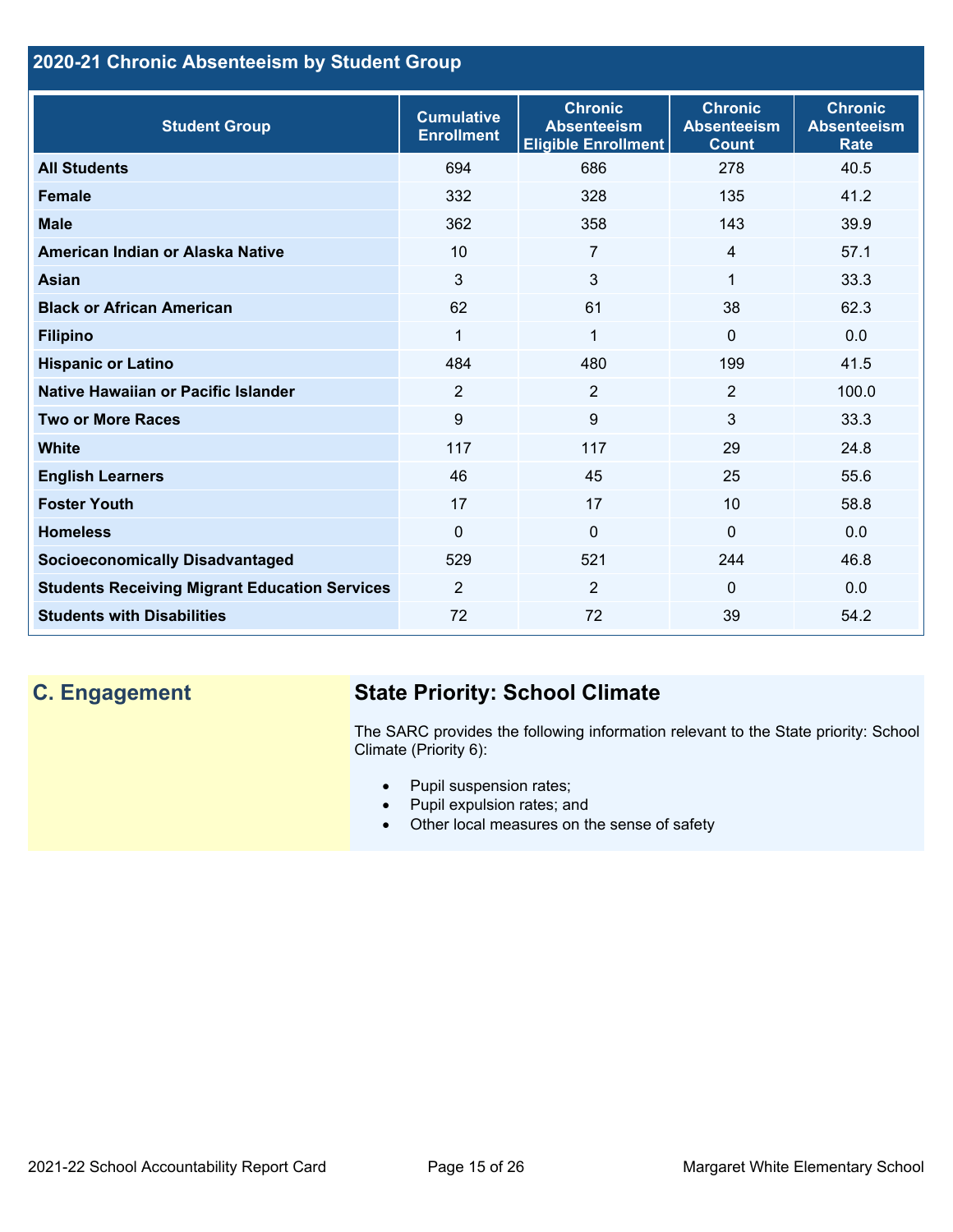## **Suspensions and Expulsions**

This table displays suspensions and expulsions data collected between July through June, each full school year respectively. Data collected during the 2020-21 school year may not be comparable to earlier years of this collection due to differences in learning mode instruction in response to the COVID-19 pandemic.

| <b>Subject</b>     | <b>School</b><br>2018-19 | <b>School</b><br>2020-21 | <b>District</b><br>2018-19 | District<br>2020-21 | <b>State</b><br>2018-19 | <b>State</b><br>2020-21 |
|--------------------|--------------------------|--------------------------|----------------------------|---------------------|-------------------------|-------------------------|
| <b>Suspensions</b> | 4.31                     | 0.14                     | 5.74                       | 0.11                | 3.47                    | 0.20                    |
| <b>Expulsions</b>  | 0.00                     | 0.00                     | 0.37                       | 0.00                | 0.08                    | 0.00                    |

This table displays suspensions and expulsions data collected between July through February, partial school year due to the COVID-19 pandemic. The 2019-2020 suspensions and expulsions rate data are not comparable to other year data because the 2019-2020 school year is a partial school year due to the COVID-19 crisis. As such, it would be inappropriate to make any comparisons in rates of suspensions and expulsions in the 2019-2020 school year compared to other school years.

| <b>Subject</b>     | <b>School</b><br>2019-20 | <b>District</b><br>2019-20 | <b>State</b><br>2019-20 |
|--------------------|--------------------------|----------------------------|-------------------------|
| <b>Suspensions</b> | 3.11                     | 3.07                       | 2.45                    |
| <b>Expulsions</b>  | 0.00                     | 0.08                       | 0.05                    |

## **2020-21 Suspensions and Expulsions by Student Group**

| <b>Student Group</b>                                 | <b>Suspensions Rate</b> | <b>Expulsions Rate</b> |
|------------------------------------------------------|-------------------------|------------------------|
| <b>All Students</b>                                  | 0.14                    | 0.00                   |
| <b>Female</b>                                        | 0.30                    | 0.00                   |
| <b>Male</b>                                          | 0.00                    | 0.00                   |
| American Indian or Alaska Native                     | 0.00                    | 0.00                   |
| <b>Asian</b>                                         | 0.00                    | 0.00                   |
| <b>Black or African American</b>                     | 0.00                    | 0.00                   |
| <b>Filipino</b>                                      | 0.00                    | 0.00                   |
| <b>Hispanic or Latino</b>                            | 0.00                    | 0.00                   |
| Native Hawaiian or Pacific Islander                  | 0.00                    | 0.00                   |
| <b>Two or More Races</b>                             | 0.00                    | 0.00                   |
| <b>White</b>                                         | 0.00                    | 0.00                   |
| <b>English Learners</b>                              | 0.00                    | 0.00                   |
| <b>Foster Youth</b>                                  | 0.00                    | 0.00                   |
| <b>Homeless</b>                                      | 0.00                    | 0.00                   |
| <b>Socioeconomically Disadvantaged</b>               | 0.19                    | 0.00                   |
| <b>Students Receiving Migrant Education Services</b> | 0.00                    | 0.00                   |
| <b>Students with Disabilities</b>                    | 0.00                    | 0.00                   |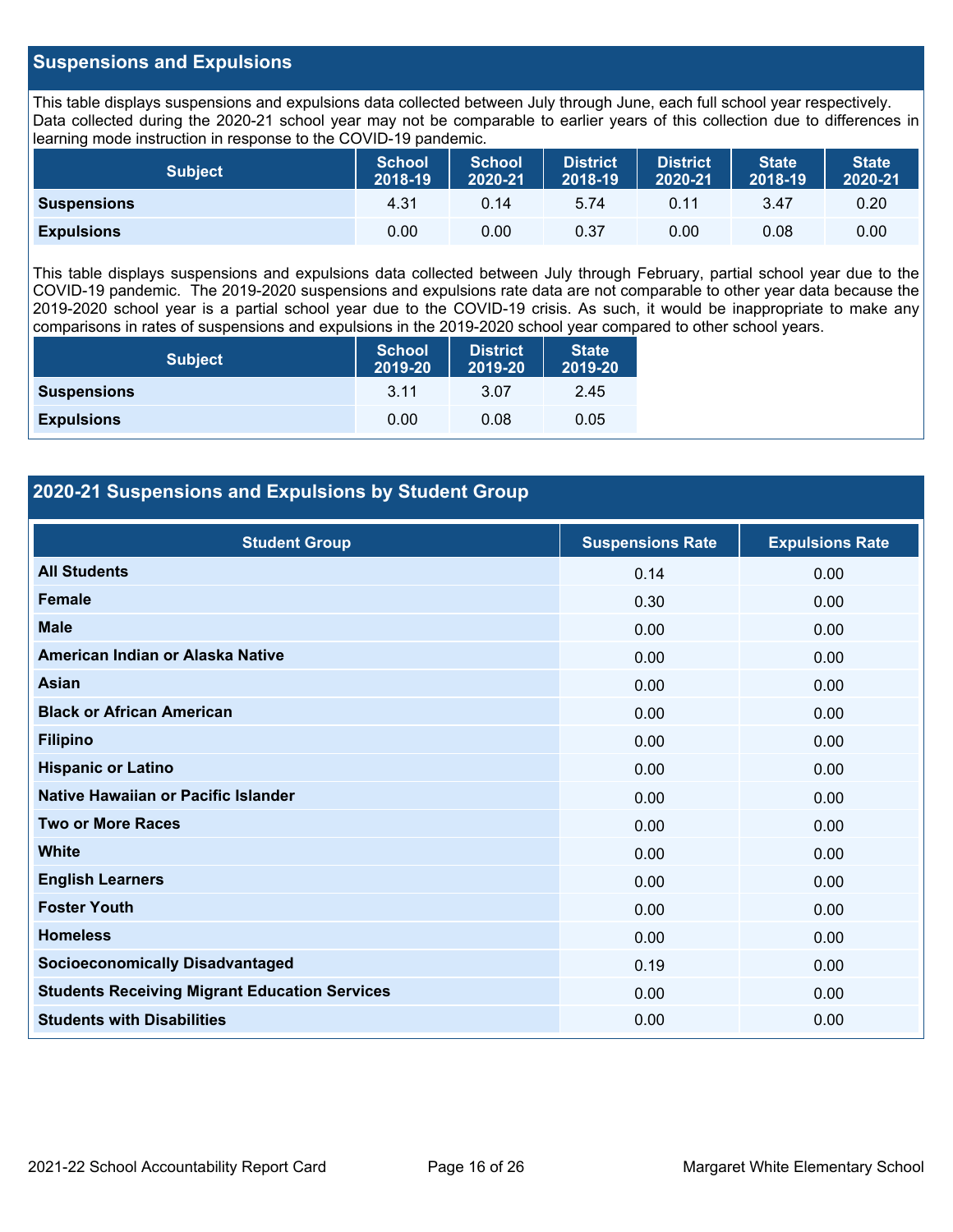### **2021-22 School Safety Plan**

A comprehensive school safety plan is updated annually in collaboration with local law enforcement, fire protection agencies and district administration to fulfill Senate Bill 187 requirements. Components of this plan include child-abuse reporting procedures, teacher notification of dangerous pupil procedures, disaster- response procedures, procedures for safe arrival and departure from school, sexual-harassment policy, and dress code policy. Margaret White Elementary's most current school safety plan was reviewed and discussed with Certificated and Classified staff on December 2, 2020. The Safety Committee/ School Site Council discussed and approved the current school safety plan on December 2, 2020. An updated copy of the school safety plan is available to the public at the Palo Verde Unified School District office and at the school. School staff is currently working on the 2021-2022 school safety plan, which will be approved by SSC and the board of trustees in March 2022.

Emergency drills are conducted on a monthly basis. The three types of emergency drills conducted are fire, earthquake and lockdown. The district monitors these drills for effectiveness and makes recommendations for improvement when necessary.

## **D. Other SARC Information Information Required in the SARC**

The information in this section is required to be in the SARC but is not included in the state priorities for LCFF.

### **2018-19 Elementary Average Class Size and Class Size Distribution**

This table displays the 2018-19 average class size and class size distribution. The columns titled "Number of Classes" indicates how many classes fall into each size category (a range of total students per class). The "Other" category is for multigrade level classes.

| <b>Grade Level</b> | <b>Average</b><br><b>Class Size</b> | <b>1-20 Students</b> | Number of Classes with   Number of Classes with   Number of Classes with<br>21-32 Students | 33+ Students |
|--------------------|-------------------------------------|----------------------|--------------------------------------------------------------------------------------------|--------------|
| Κ                  | 22                                  |                      |                                                                                            |              |
|                    | 21                                  |                      |                                                                                            |              |
|                    | 24                                  |                      |                                                                                            |              |
|                    | 23                                  |                      |                                                                                            |              |
|                    | 23                                  |                      |                                                                                            |              |
|                    | 26                                  |                      |                                                                                            |              |
|                    | 33                                  |                      |                                                                                            |              |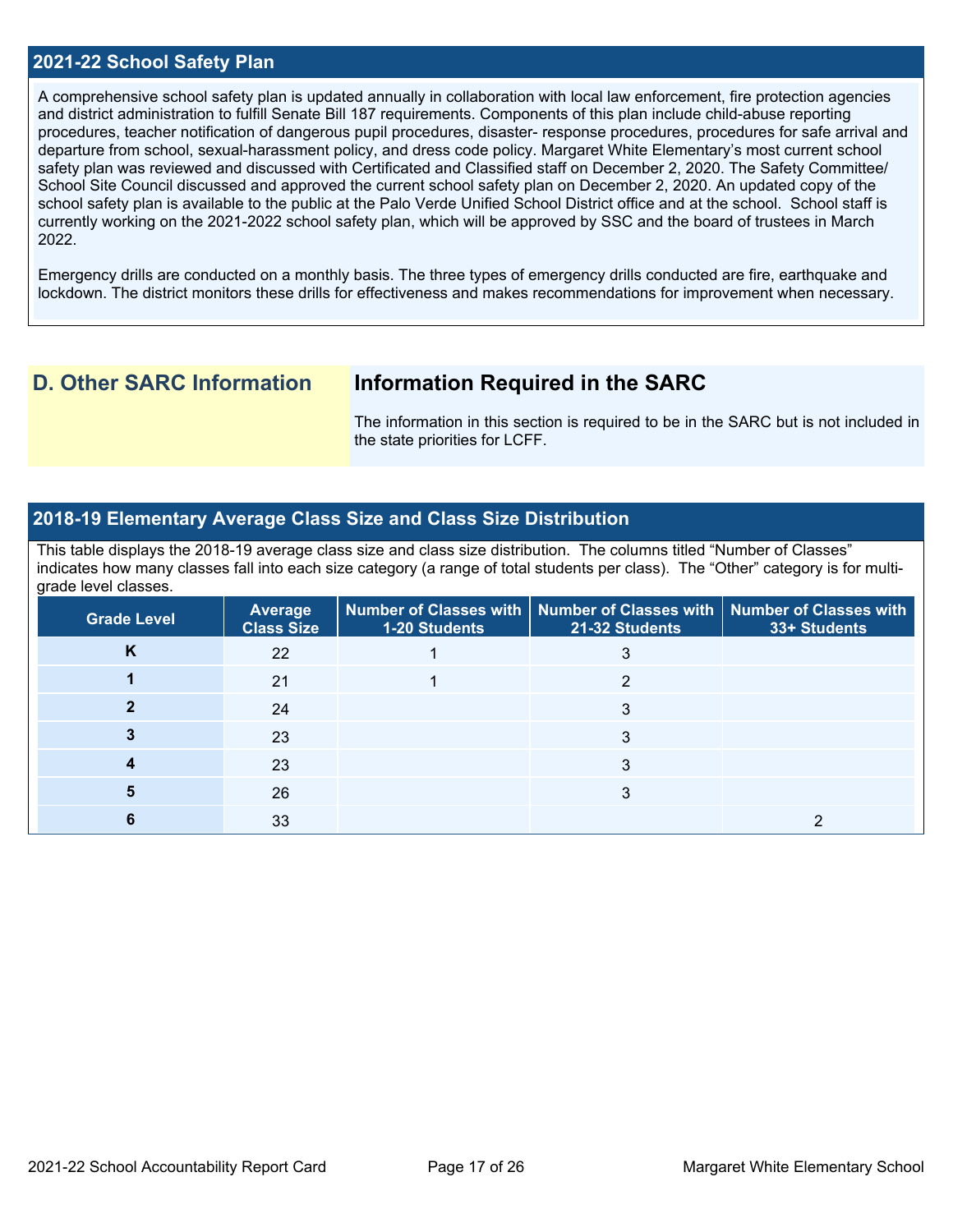## **2019-20 Elementary Average Class Size and Class Size Distribution**

This table displays the 2019-20 average class size and class size distribution. The columns titled "Number of Classes" indicates how many classes fall into each size category (a range of total students per class). The "Other" category is for multi-grade level classes.

| <b>Grade Level</b> | Average<br><b>Class Size</b> | 1-20 Students | Number of Classes with   Number of Classes with   Number of Classes with<br>21-32 Students | 33+ Students |
|--------------------|------------------------------|---------------|--------------------------------------------------------------------------------------------|--------------|
| K                  | 22                           |               | 4                                                                                          |              |
|                    | 24                           |               | 3                                                                                          |              |
|                    | 22                           |               |                                                                                            |              |
|                    | 27                           |               | 3                                                                                          |              |
|                    | 24                           |               | 3                                                                                          |              |
|                    | 23                           |               |                                                                                            |              |
|                    | 22                           |               |                                                                                            |              |

## **2020-21 Elementary Average Class Size and Class Size Distribution**

This table displays the 2020-21 average class size and class size distribution. The columns titled "Number of Classes" indicates how many classes fall into each size category (a range of total students per class). The "Other" category is for multi-grade level classes.

| <b>Grade Level</b> | <b>Average</b><br><b>Class Size</b> | 1-20 Students | Number of Classes with   Number of Classes with   Number of Classes with<br>21-32 Students | 33+ Students |
|--------------------|-------------------------------------|---------------|--------------------------------------------------------------------------------------------|--------------|
| N                  | 18                                  |               |                                                                                            |              |
|                    | 24                                  |               |                                                                                            |              |
|                    | 21                                  |               | 3                                                                                          |              |
|                    | 21                                  |               |                                                                                            |              |
|                    | 27                                  |               | 3                                                                                          |              |
|                    | 33                                  |               |                                                                                            |              |
|                    | 18                                  |               |                                                                                            |              |

## **2020-21 Ratio of Pupils to Academic Counselor**

This table displays the ratio of pupils to Academic Counselor. One full time equivalent (FTE) equals one staff member working full time; one FTE could also represent two staff members who each work 50 percent of full time.

| <b>Title</b>                        | <b>Ratio</b> |
|-------------------------------------|--------------|
| <b>Pupils to Academic Counselor</b> | 2180         |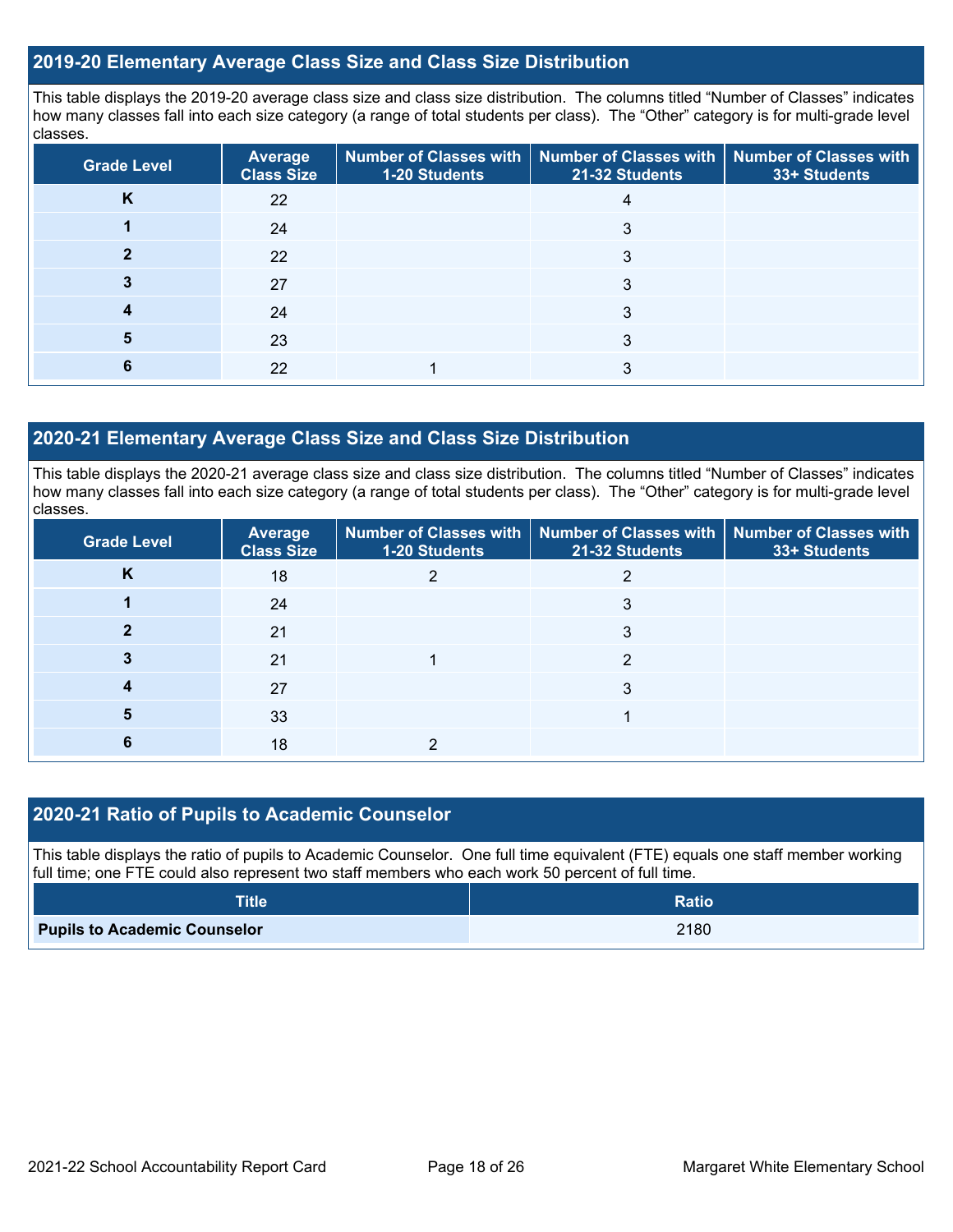## **2020-21 Student Support Services Staff**

This table displays the number of FTE support staff assigned to this school. One full time equivalent (FTE) equals one staff member working full time; one FTE could also represent two staff members who each work 50 percent of full time.

| <b>Title</b>                                                         | <b>Number of FTE Assigned to School</b> |  |  |
|----------------------------------------------------------------------|-----------------------------------------|--|--|
| <b>Counselor (Academic, Social/Behavioral or Career Development)</b> | 0.3                                     |  |  |
| Library Media Teacher (Librarian)                                    | $\mathbf 0$                             |  |  |
| <b>Library Media Services Staff (Paraprofessional)</b>               | 0                                       |  |  |
| <b>Psychologist</b>                                                  | 0                                       |  |  |
| <b>Social Worker</b>                                                 | $\Omega$                                |  |  |
| <b>Speech/Language/Hearing Specialist</b>                            | $\Omega$                                |  |  |
| <b>Resource Specialist (non-teaching)</b>                            | 0                                       |  |  |

## **2019-20 Expenditures Per Pupil and School Site Teacher Salaries**

This table displays the 2019-20 expenditures per pupil and average teach salary for this school. Cells with N/A values do not require data.

| <b>Level</b>                                         | <b>Total</b><br><b>Expenditures</b><br><b>Per Pupil</b> | <b>Expenditures</b><br><b>Per Pupil</b><br>(Restricted) | <b>Expenditures</b><br><b>Per Pupil</b><br>(Unrestricted) | <b>Average</b><br><b>Teacher</b><br><b>Salary</b> |
|------------------------------------------------------|---------------------------------------------------------|---------------------------------------------------------|-----------------------------------------------------------|---------------------------------------------------|
| <b>School Site</b>                                   | \$5,221                                                 | \$108                                                   | \$5,113                                                   | \$66,802                                          |
| <b>District</b>                                      | N/A                                                     | N/A                                                     | \$9.402                                                   | \$78,902                                          |
| <b>Percent Difference - School Site and District</b> | N/A                                                     | N/A                                                     | $-59.1$                                                   | $-16.6$                                           |
| <b>State</b>                                         |                                                         |                                                         | \$8,444                                                   | \$77,042                                          |
| <b>Percent Difference - School Site and State</b>    | N/A                                                     | N/A                                                     | $-49.1$                                                   | $-14.2$                                           |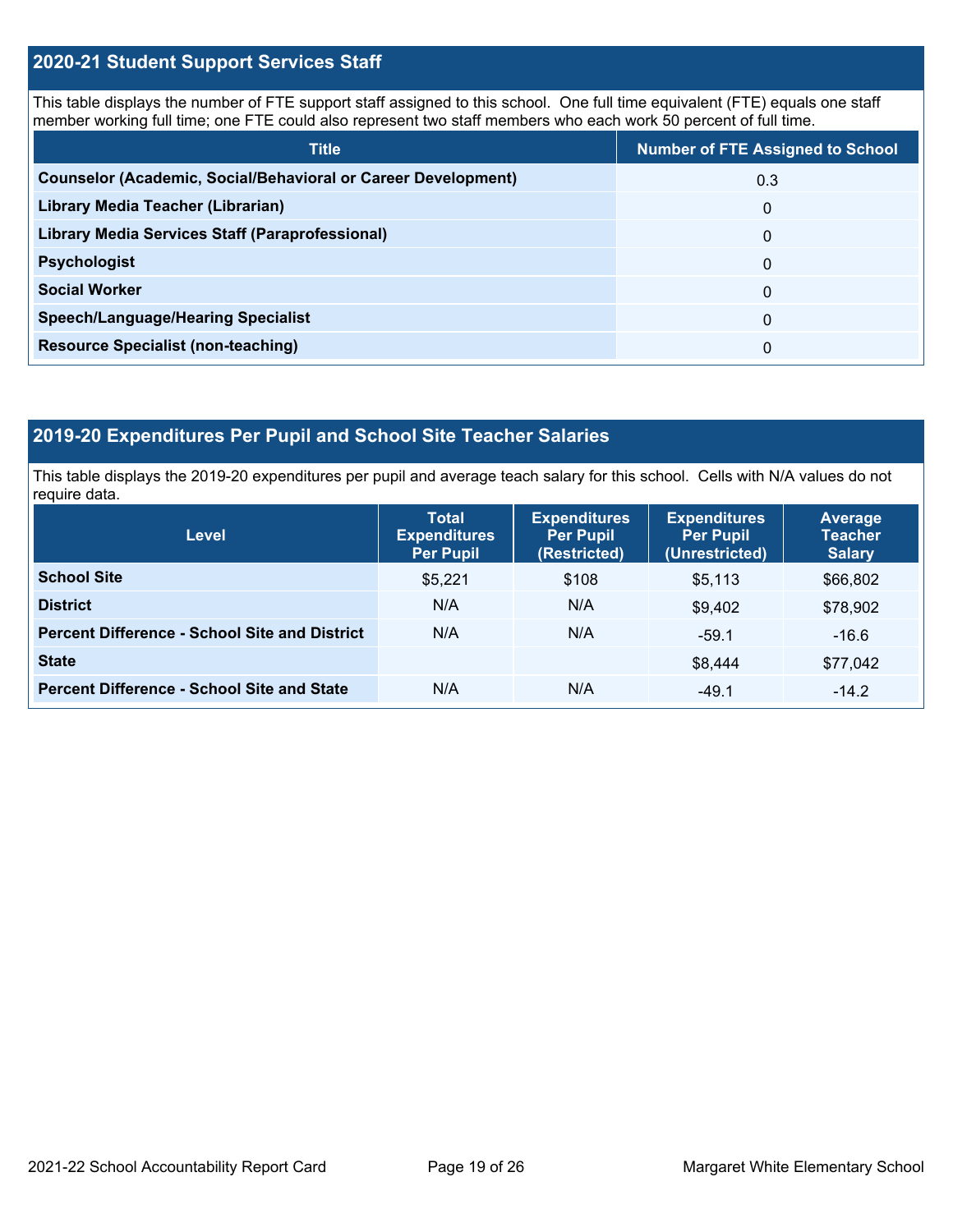### **2020-21 Types of Services Funded**

Palo Verde Unified School District and Margaret White Elementary believe in early identification and intervention of underperforming students prior to testing for learning disabilities, ensuring every student receives the instruction and skills necessary to proficiently progress from one grade to the next. All students are mainstreamed in a general education classroom and receive instruction based on their learning level, Individualized Educational Plan (IEP) or Student Study Team guidelines. Instructional programs are aligned with state and district standards, and teachers use a variety of instructional techniques and supplemental instructional materials and programs to deliver classroom lessons.

Margaret White Elementary School's special education program is staffed by two special education teachers and six Para-Professionals. Students are served in the special education rooms or in their classrooms. For students who are mainstreamed, special education staff works closely with classroom teachers to provide instruction either on regularly assigned classwork or focused instruction in designated areas.

Individualized instruction for special education students is 1. based on their IEP and 2. provided in the least restrictive environment. The student's parents and school staff meet annually to evaluate student performance and adjust the child's IEP to meet the student's academic needs.

Palo Verde Unified School District is a member of the multidistrict Riverside County Special Education Local Plan Area (SELPA), which collaborates with 21 school districts and other public and private agencies to provide a full complement of special education services for Margaret White Elementary students. Through the SELPA, students have access to a pool of resources and expertise in the field of special education.

English learners (EL) are identified through the English Language Proficiency Assessment for California (ELPAC) and home language survey. Students are placed in a classroom with a teacher who has been trained to teach second-language skills to elementary students.

During language arts instruction, Level 1 English learners (students at the very early stages of learning the English language) are teamed up with qualified teachers for English language development (ELD) instruction, which focuses on increasing vocabulary skills and language fluency.

Margaret White Elementary uses the Houghton Mifflin series for ELD and reading intervention instruction. English learners are assessed annually to measure English-language acquisition and adjust reading level and ELD needs accordingly.

Using various tools including state assessment results, teachers and administrators can identify students who are struggling or at risk of falling behind. For those students who need extra help in any subject area, Student Study Teams pull together school and family resources to identify and develop strategies to help students improve academic and/or behavioral performance.

Small group and one-on-one instruction are provided by teachers to support students in academic areas of need. In Kindergarten through second grade, Para-Professionals are provided to intervene in reading. 3-8 grades use the corrective reading program for students that are 2 years below grade level.

Supplementary instructional materials are purchased as needed to support intervention programs. Classroom teachers monitor student performance on chapter and end-of-unit tests to determine progress toward achieving proficiency levels, ongoing progress, and instructional needs.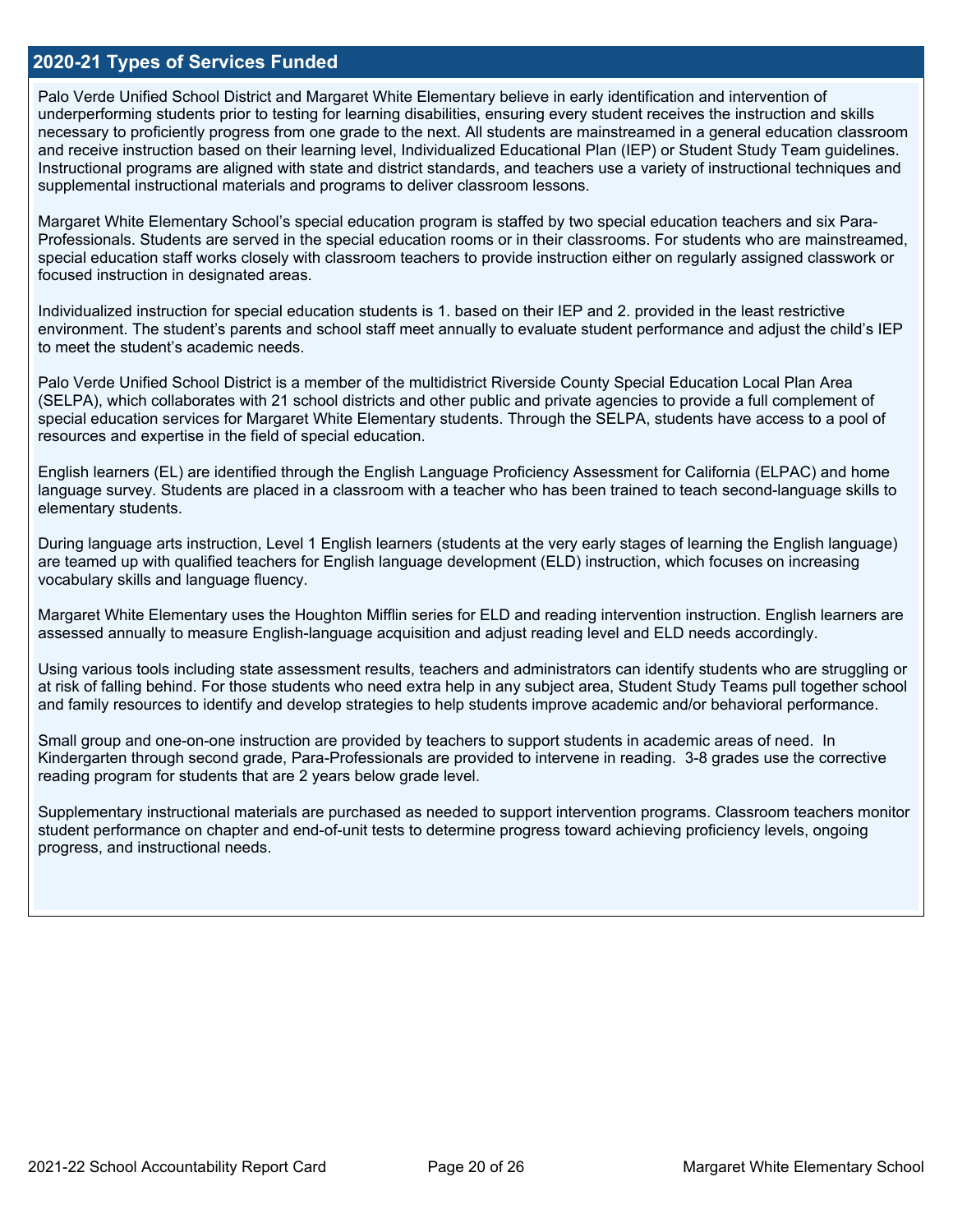## **2019-20 Teacher and Administrative Salaries**

This table displays the 2019-20 Teacher and Administrative salaries. For detailed information on salaries, see the CDE Certification Salaries & Benefits web page at<http://www.cde.ca.gov/ds/fd/cs/>.

| Category                                             | <b>District</b><br><b>Amount</b> | <b>State Average</b><br>for Districts<br>in Same Category |
|------------------------------------------------------|----------------------------------|-----------------------------------------------------------|
| <b>Beginning Teacher Salary</b>                      | \$53,195                         | \$48,119                                                  |
| <b>Mid-Range Teacher Salary</b>                      | \$83,296                         | \$74,665                                                  |
| <b>Highest Teacher Salary</b>                        | \$107,430                        | \$98,160                                                  |
| <b>Average Principal Salary (Elementary)</b>         | \$114,716                        | \$118,542                                                 |
| <b>Average Principal Salary (Middle)</b>             | \$0                              | \$125,068                                                 |
| <b>Average Principal Salary (High)</b>               | \$138,930                        | \$133,516                                                 |
| <b>Superintendent Salary</b>                         | \$195,000                        | \$194,199                                                 |
| <b>Percent of Budget for Teacher Salaries</b>        | 30%                              | 31%                                                       |
| <b>Percent of Budget for Administrative Salaries</b> | 5%                               | 6%                                                        |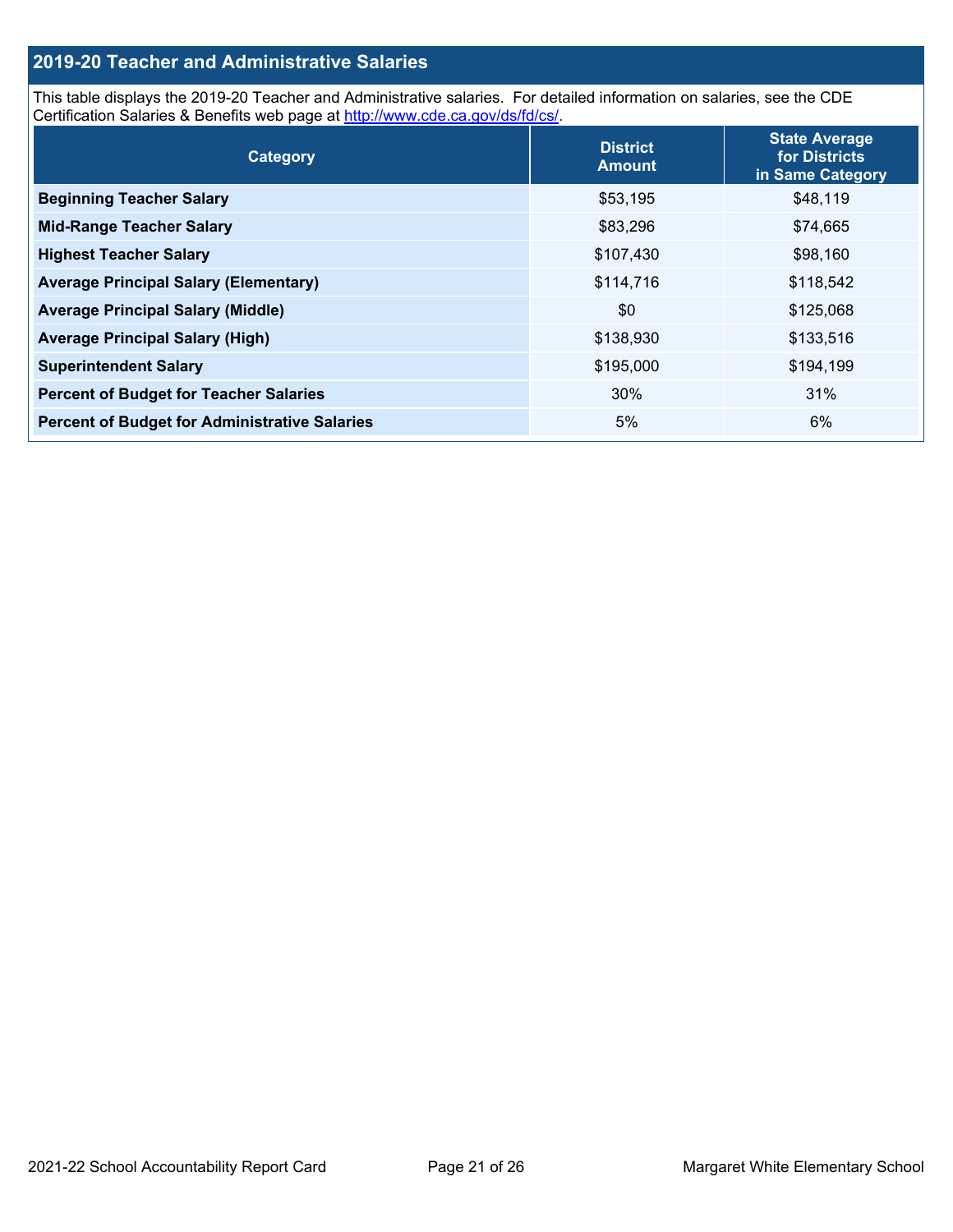## **Professional Development**

On a weekly basis, grade-level teachers are provided opportunity to meet as a school site team or as a district wide team. These teams are called professional learning communities (PLCs) and are beneficial to the staff and our students.

For staff, the following results have been observed:

- Reduction of isolation of teachers
- Increased commitment to the mission and goals of the school and increased vigor in working to strengthen the mission
- Shared responsibility for the total development of the students and collective responsibility for student success
- Powerful learning that defines good teaching and classroom practices and that creates new knowledge and beliefs about teaching and learners
- Increased meaning and understanding of the content that teachers teach and the roles they play in helping all students achieve expectations
- Higher likelihood that teachers will be well-informed, professionally renewed and inspired to inspire students
- More satisfaction, higher morale and lower rates of absenteeism
- Significant advances in adapting teaching to the students accomplished more quickly than in traditional schools
- Commitment to making significant and lasting changes and a higher likelihood of undertaking fundamental systemic change

For students, the results include:

- Increased positive relationships with staff
- Clearer communication with parents related to their student's academic performance
- Increased academic gains in math, science, history and reading than in traditional schools
- Smaller achievement gaps between students from different backgrounds

As part of the growth process, supplemental training and staff development activities were provided at Margaret White Elementary based on teacher input, student assessment data, feedback from professional conferences and Program Improvement goals. During the 2016-17 school year, our professional development efforts focused on using student data to design effective classroom instruction, checking for understanding, the development of appropriate classroom assessments (benchmarks, common assessments and formative assessments) and the development of standards-based pacing guides in English language arts and mathematics. During the 2017/2018 school year our professional development has focused on Direct Interactive Instruction. While we continue to make steady improvements in all areas, we recognize there is still room for improvement in specific content areas and student group populations. During the 2018/2019 school year our professional development continues to focus on Direct Interactive Instruction. However, it was shared that teachers wanted more support in the curriculum. Therefore in the 2019/2020 school year, there was an emphasis in providing support in curriculum. In the 2020/2021 school year, there was an emphasis on Multi Tiered Support Systems (MTSS). During the 2021/2022 we are reviewing and focusing on the tier one supports.

| This table displays the number of school days dedicated to staff development and continuous improvement. |     |    |    |  |  |
|----------------------------------------------------------------------------------------------------------|-----|----|----|--|--|
| $\vert$ 2019-20 2020-21 2021-22<br><b>Subject</b>                                                        |     |    |    |  |  |
| Number of school days dedicated to Staff Development and Continuous Improvement                          | -12 | 15 | 14 |  |  |

# **Palo Verde Unified School District 2020-21 Local Accountability Report Card (LARC) Addendum**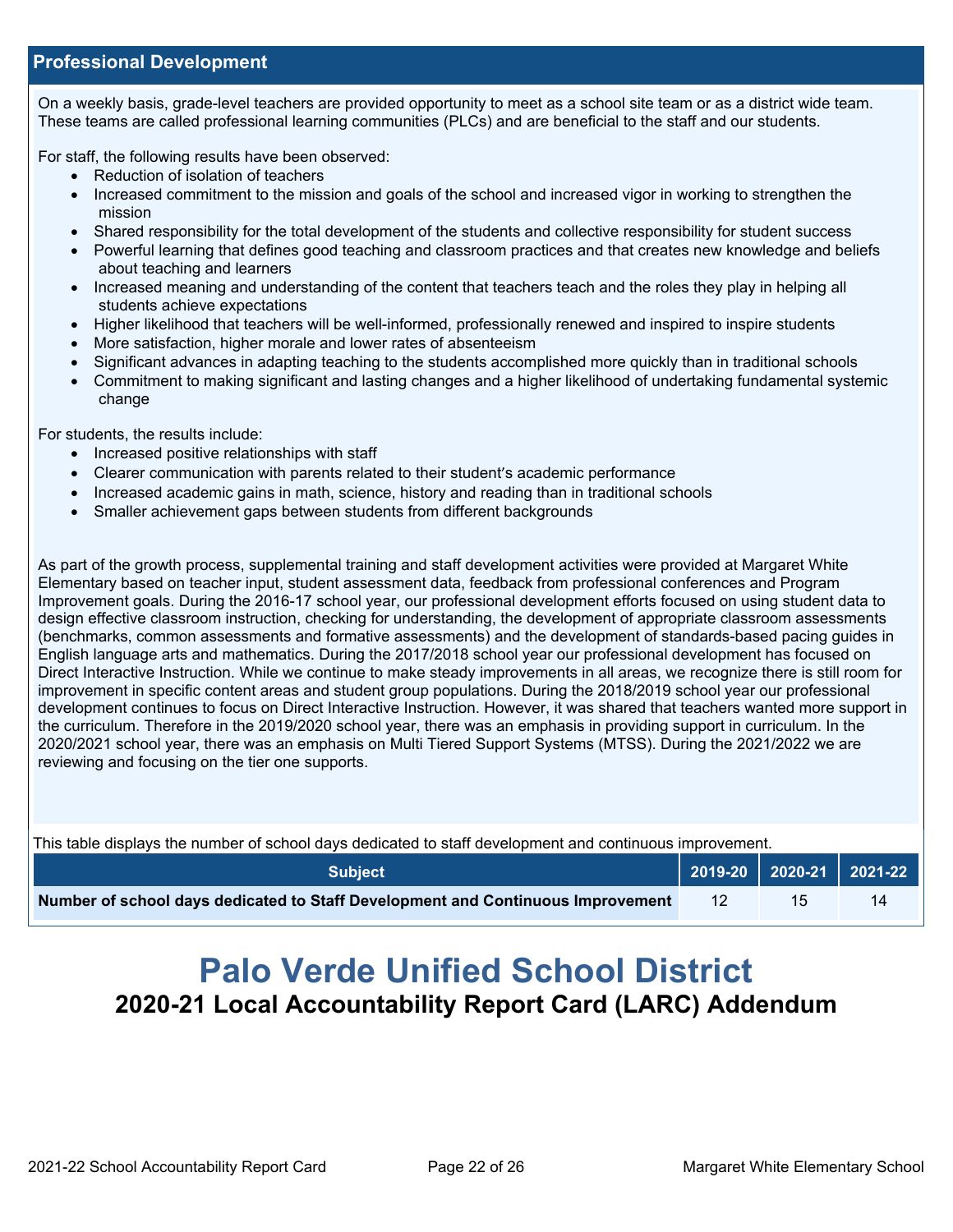## **Local Accountability Report Card (LARC) Addendum**

**2020-21 Local Accountability Report Card (LARC) Addendum Overview**



On July 14, 2021, the California State Board of Education (SBE) determined that the California Department of Education (CDE) will use the SARC as the mechanism to conduct a one-time data collection of the LEA-level aggregate test results of all school's local assessments administered during the 2020–2021 school year in order to meet the federal Every Students Succeeds Act (ESSA) reporting requirement for the Local Educational Agency Accountability Report Cards (LARCs).

Each local educational agency (LEA) is responsible for preparing and posting their annual LARC in accordance with the federal ESSA. As a courtesy, the CDE prepares and posts the LARCs on behalf of all LEAs.

Only for the 2020–2021 school year and the 2020–2021 LARCs, LEAs are required to report their aggregate local assessments test results at the LEA-level to the CDE by populating the tables below via the SARC. These data will be used to meet the LEAs' federal requirement for their LARCs. Note that it is the responsibility of the school and LEA to ensure that all student privacy and suppression rules are in place when reporting data in Tables 3 and 4 in the Addendum, as applicable.

The tables below are not part of the SBE approved 2020–2021 SARC template but rather are the mechanism by which these required data will be collected from LEAs.

For purposes of the LARC and the following tables, an LEA is defined as a school district, a county office of education, or a direct funded charter school.

| 2021-22 District Contact Information |                                    |  |  |
|--------------------------------------|------------------------------------|--|--|
| <b>District Name</b>                 | Palo Verde Unified School District |  |  |
| <b>Phone Number</b>                  | (760) 922-4164                     |  |  |
| Superintendent                       | Ms. Tracie Kern                    |  |  |
| <b>Email Address</b>                 | tracie.kern@pvusd.us               |  |  |
| <b>District Website Address</b>      | www.pvusd.us                       |  |  |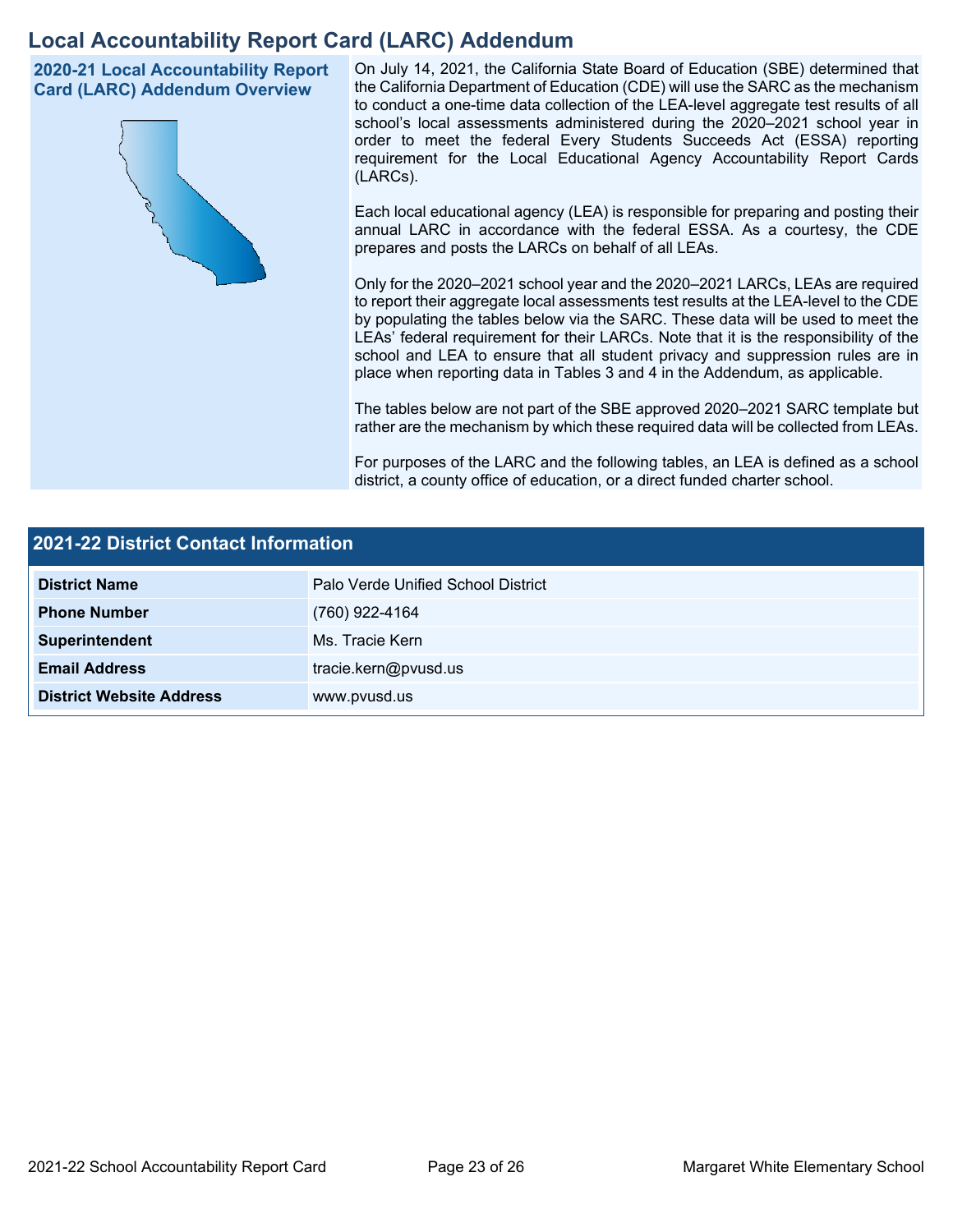## **2020-21 CAASPP Test Results in ELA by Student Group**

This table displays CAASPP test results in ELA by student group for students grades three through eight and grade eleven taking and completing a state-administered assessment. The CDE will populate this table for schools in cases where the school administered the CAASPP assessment. In cases where the school administered a local assessment instead of CAASPP, the CDE will populate this table with "NT" values, meaning this school did not test students using the CAASPP. See the local assessment(s) table for more information.

| <b>CAASPP</b><br><b>Student Groups</b>               | <b>CAASPP</b><br><b>Total</b><br><b>Enrollment</b> | <b>CAASPP</b><br><b>Number</b><br><b>Tested</b> | <b>CAASPP</b><br><b>Percent</b><br><b>Tested</b> | <b>CAASPP</b><br><b>Percent</b><br><b>Not Tested</b> | <b>CAASPP</b><br><b>Percent</b><br><b>Met or</b><br><b>Exceeded</b> |
|------------------------------------------------------|----------------------------------------------------|-------------------------------------------------|--------------------------------------------------|------------------------------------------------------|---------------------------------------------------------------------|
| <b>All Students</b>                                  | 1527                                               | 5                                               | 0.33                                             | 99.67                                                | $\overline{\phantom{m}}$                                            |
| <b>Female</b>                                        | 733                                                | $\overline{2}$                                  | 0.27                                             | 99.73                                                |                                                                     |
| <b>Male</b>                                          | 794                                                | 3                                               | 0.38                                             | 99.62                                                | --                                                                  |
| American Indian or Alaska Native                     | --                                                 | $\qquad \qquad -$                               | --                                               | --                                                   | --                                                                  |
| <b>Asian</b>                                         |                                                    |                                                 |                                                  |                                                      |                                                                     |
| <b>Black or African American</b>                     | 131                                                | 0                                               | 0.00                                             | 100.00                                               |                                                                     |
| <b>Filipino</b>                                      |                                                    | $\qquad \qquad -$                               | $- -$                                            |                                                      |                                                                     |
| <b>Hispanic or Latino</b>                            | 1098                                               | 3                                               | 0.27                                             | 99.73                                                |                                                                     |
| <b>Native Hawaiian or Pacific Islander</b>           | --                                                 | $\overline{\phantom{m}}$                        | $\overline{\phantom{a}}$                         | --                                                   |                                                                     |
| <b>Two or More Races</b>                             | 32                                                 | 0                                               | 0.00                                             | 100.00                                               |                                                                     |
| <b>White</b>                                         | 241                                                | 2                                               | 0.83                                             | 99.17                                                | $-$                                                                 |
| <b>English Learners</b>                              | 146                                                | $\mathbf{1}$                                    | 0.68                                             | 99.32                                                |                                                                     |
| <b>Foster Youth</b>                                  | 26                                                 | 0                                               | 0.00                                             | 100.00                                               |                                                                     |
| <b>Homeless</b>                                      | $\overline{\phantom{m}}$                           | $\qquad \qquad -$                               | $\overline{\phantom{a}}$                         | $\qquad \qquad \qquad -$                             | $\hspace{0.05cm}$                                                   |
| <b>Military</b>                                      | $\mathbf 0$                                        | 0                                               | $\mathbf 0$                                      | 0                                                    | 0                                                                   |
| <b>Socioeconomically Disadvantaged</b>               | 1183                                               | 4                                               | 0.34                                             | 99.66                                                | --                                                                  |
| <b>Students Receiving Migrant Education Services</b> | 11                                                 | $\Omega$                                        | 0.00                                             | 100.00                                               |                                                                     |
| <b>Students with Disabilities</b>                    | 208                                                | 5                                               | 2.40                                             | 97.60                                                |                                                                     |